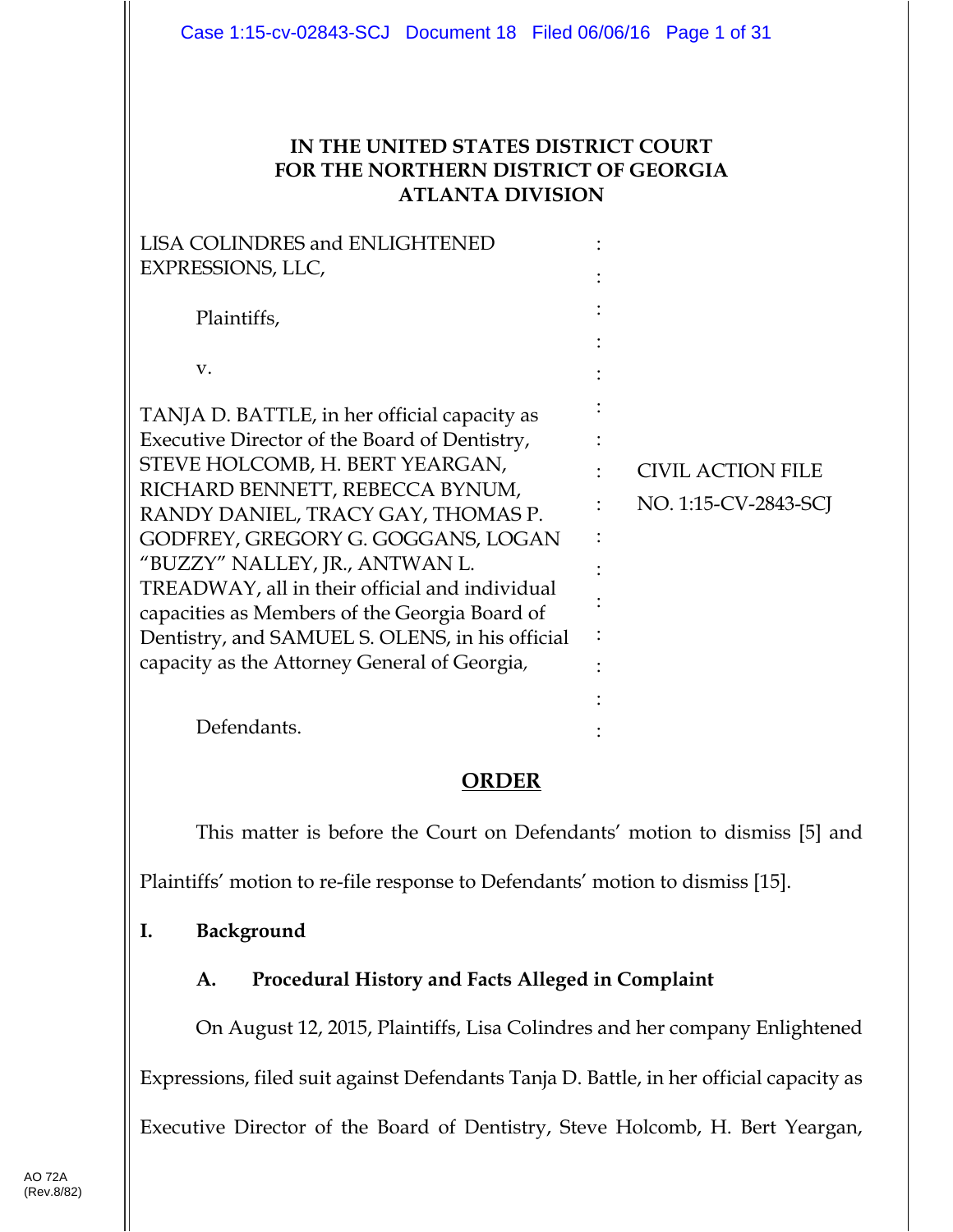Richard Bennett, Rebecca Bynum, Randy Daniel, Tracy Gay, Thomas P. Godfrey, Gregory G. Goggans, Logan "Buzzy" Nalley, Jr., Antwan L. Treadway, all in their official and individual capacities as Members of the Georgia Board of Dentistry, and Samuel S. Olens, in his official capacity as the Attorney General of Georgia, alleging various causes of action relating to Georgia's Dental Practice Act and the implementation of the Act by the Georgia Board of Dentistry and its members. Defendants then filed the instant motion to dismiss. See Doc. No. [14].

Plaintiff Colindres, the sole proprietor of Plaintiff Enlightened Expressions, is a "teeth-whitening entrepreneur who performs teeth-whitening services." See Cmplt., ¶ 1. Plaintiffs allege that the "services performed are analogous to the services any consumer can purchase via over-the-counter products." Id. The Georgia Board of Dentistry has taken the position that under Georgia's Dental Practice Act teeth-whitening services constitute the unlicensed practice of dentistry which is a felony offense in Georgia punishable by imprisonment for two to five years, a fine of up to \$1000 or both. <u>Id.</u> The "Board's agents have been harassing the Plaintiffs and making threats, while simultaneously failing to take any formal enforcement action."  $\underline{Id}$ .,  $\P$  3.

Plaintiffs define the relevant market as the teeth-whitening market in which dentists and non-dentists offer services.  $\underline{Id}$ ,  $\P$  8. Many dentists offer patients both in-home and take-home teeth whitening kits.  $\underline{\text{Id}}$ ,  $\P$  10. In the past several years,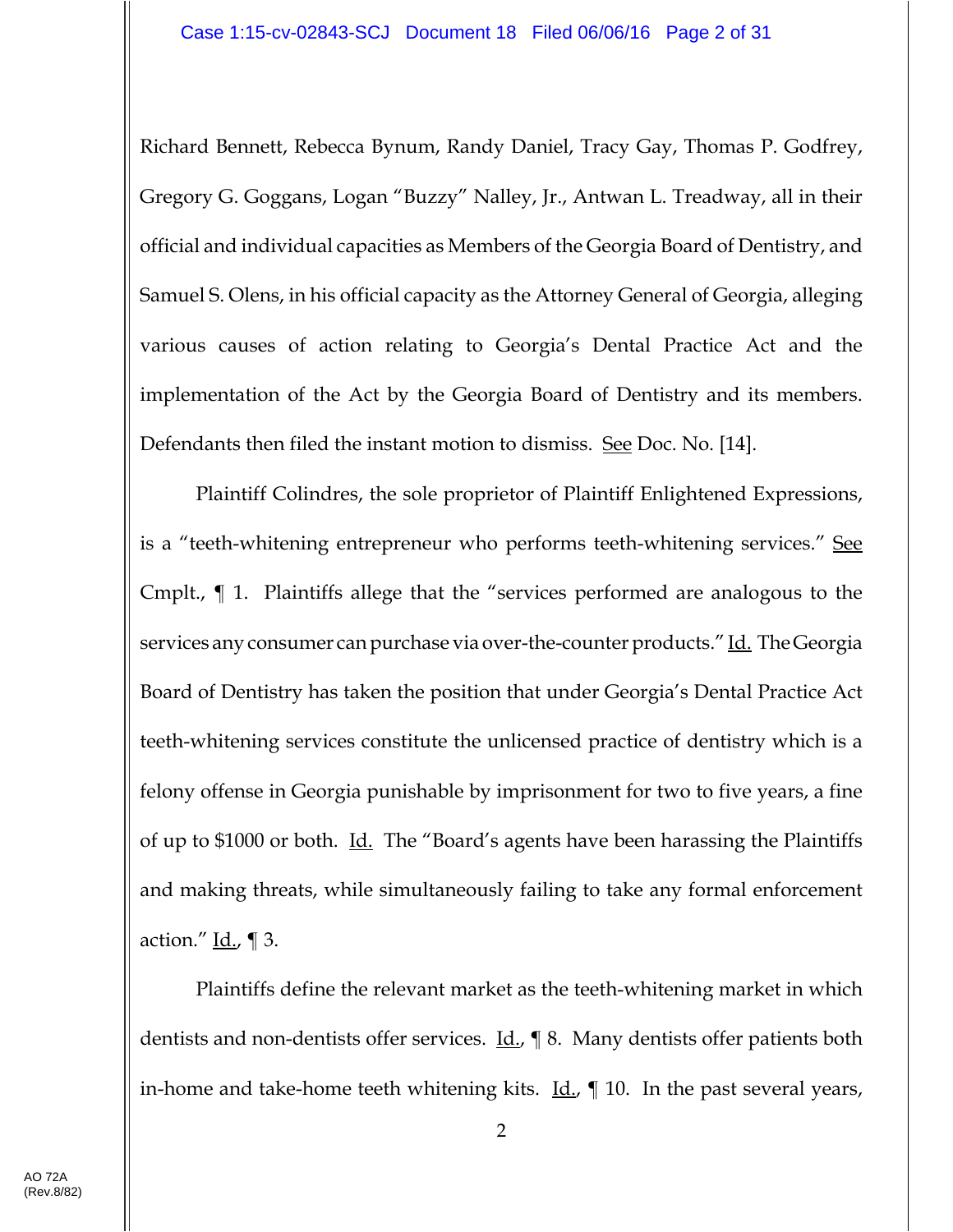entrepreneurs such as Plaintiff Colindres, have started to offer teeth-whitening services in salons, retail stores, and mall kiosks. Id., ¶ 11. Plaintiff Colindres describes her service as follows:

The provider hands a strip or tray containing peroxide to the customer, who applies it to his or her own teeth. The customer's teeth are then exposed to a light-emitting diode ("LED") light source for 15 to 30 minutes. The amount of hydrogen peroxide applied to the teeth at nondentist outlets generally falls into the 10-15 percent range. This is a greater concentration than over the counter products (usually 10 percent or less), but less than the concentration employed in dentist-applied products (approximately 20-35 percent). The Plaintiffs do not touch the customer's mouth.

Id., ¶ 12. Plaintiffs typically charge \$150 per session, while dentists charge "anywhere from \$300 to \$700, and sometimes more." Id., ¶ 13. The products used by dentists and non-dentists in teeth-whitening "have reasonable interchangeability."

 $Id.$ , ¶ 14.

The dentist members of the Board and dentists of Georgia compete with each other and with non-dentist providers of teeth-whitening services. Id., 15. Each Board member continues to operate separate dental practices while serving on the Board and thus has "a personal financial interest in excluding non-dentist teethwhitening service."  $\underline{Id}$ ,  $\P$  16. "Upon information and belief, each dentist Board member offers teeth-whitening services as part of said member's practice." Id., 17.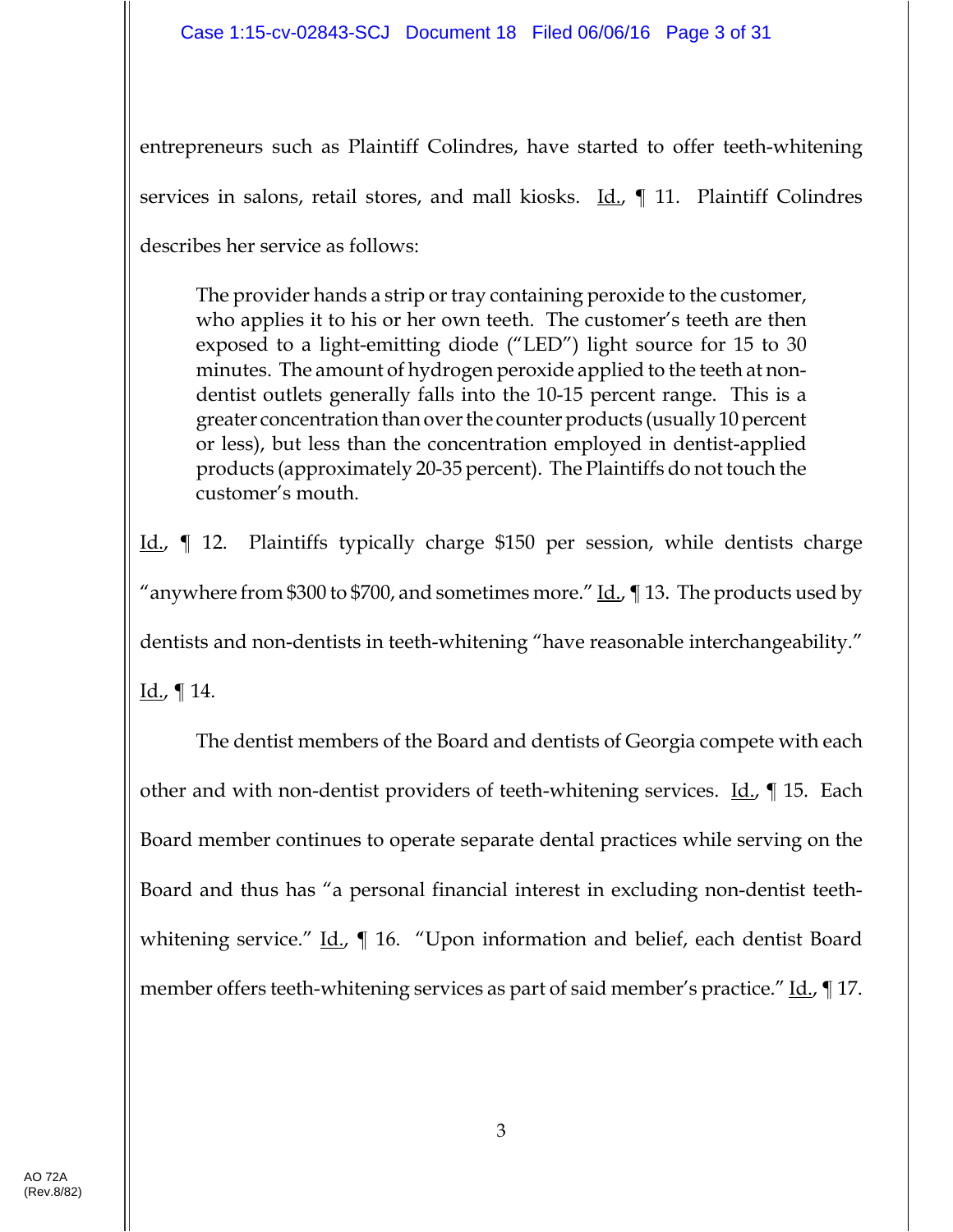Beginning in the early 2000s, in response to complaints from dentists, the Board began opening investigations into teeth-whitening services performed by nondentists. <u>Id.</u>, **[14.41]** 19-20. The Board discussed these complaints and told practicing dentists it was attempting to shut down the non-dentist providers. <u>Id.</u>, 1 21. "The Board demonstrated a unity of purpose, as well as common design and understanding, to eliminate non-dentist teeth-whitening."  $\text{Id.}$ ,  $\parallel$  22. The Board "possess[es] a conscious commitment to a common scheme designed to achieve an unlawful objective." <u>Id.</u>,  $\parallel$  23. The "Board's intrafirm agreements act simply as a formalistic shell for ongoing concerted action." Id., 1 24.

The Board has issued letters on official letterhead that non-dentists providing teeth-whitening services should "cease and desist" all activity constituting the practice of dentistry. The letters "refer to or threaten" fines and potential criminal sanctions.  $\underline{Id}$ ,  $\P$  26. The "Board also uses its investigators and agents to verbally threaten non-dentists from providing teeth-whitening services." Id., [9138.] The Board's "lengthy consistent campaign of sending letters and making threats to nondentists is suggestive of and indicates coordinated action." <u>Id.</u>,  $\parallel$  29.

The Georgia Dental Practice Act does not expressly address teeth-whitening. Id., 30. The Board has decided that the provision of teeth-whitening services by non-dentists constitutes the unlicensed practice of dentistry. <u>Id.</u>, ¶ 31. The Board does not interpret stores engaging in the sale of teeth-whitening products to be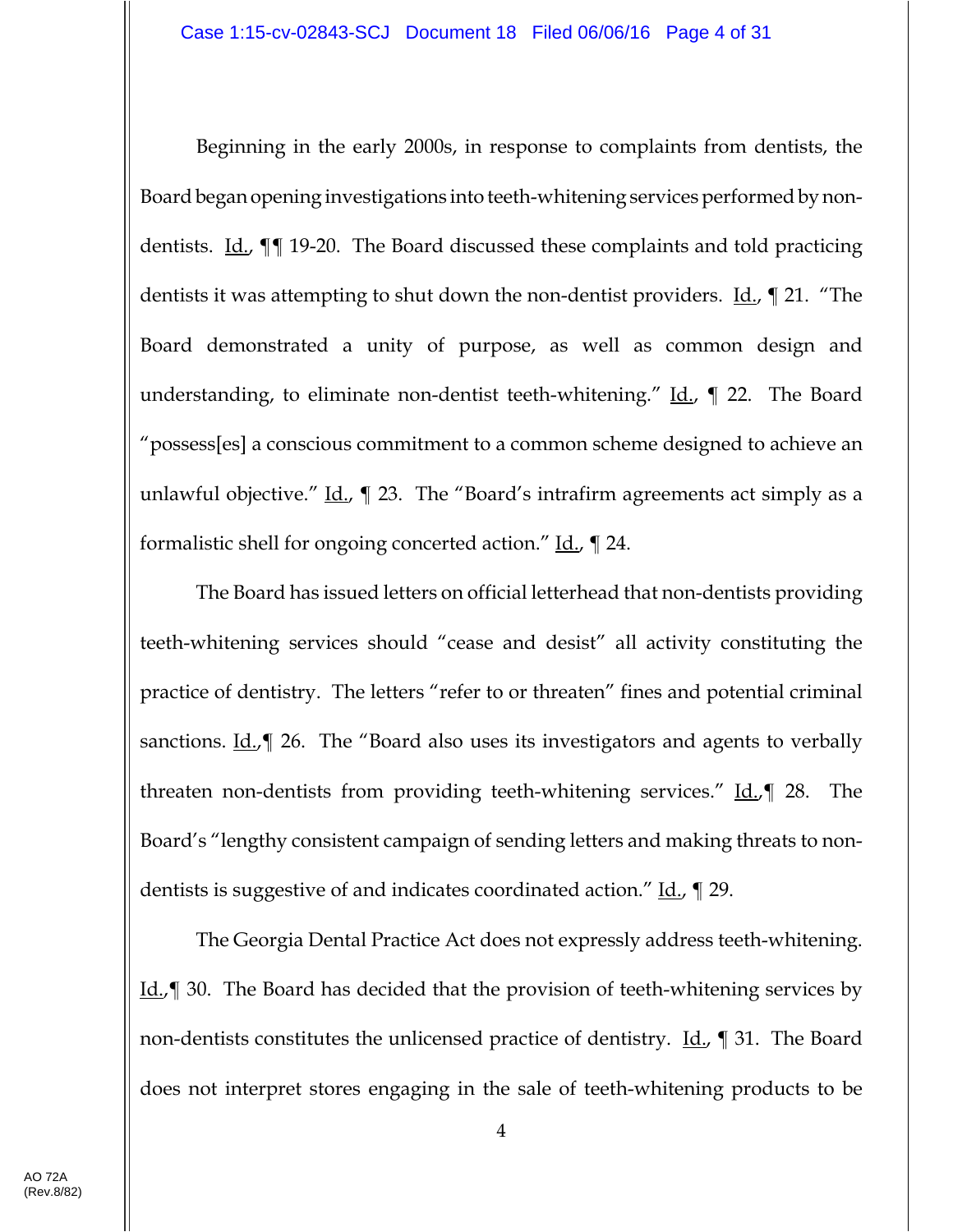practicing dentistry. But the Board has taken the position that "any service provided along with a teeth-whitening product, including advice, guidance, providing a customer with a personal tray, whitening solution, mouth piece and/or LED light, or providing a location to use the whitening product, constitutes the practice of dentistry."  $\underline{Id}$ ., ¶ 32.

An individual must receive a doctoral degree in dentistry and pass an examination approved by the Georgia Board of Dentistry to become a licensed dentist in Georgia. Id., ¶ 34. A doctoral degree in dentistry typically requires a four-year course of study in addition to an undergraduate degree. Id., ¶ 35. The cost of dental school tuition in Georgia can range from \$85,000 to \$240,000. Id., 1 36.

The Board consists of 11 members appointed by the Governor, including 9 dentists, 1 dental hygienist, and a non-dentist. There is a currently a vacancy in the non-dentist slot.  $\underline{Id}$ ,  $\P$  37. The Board has "sufficient market power to affect competition, and deter and coerce non-dentists from providing teeth-whitening services." Id.,  $\P$  42. The Board's actions have a "detrimental effect" on competition. Id., ¶ 43. While the Board has not yet initiated formal enforcement actions against Plaintiffs, it has (through its agents) threatened Plaintiff with prospective penalties and engaged in harassing behavior toward Plaintiff.  $\underline{\text{Id}}$ .,  $\P$  44. Plaintiffs' business "is currently suffering as a result of the Board's agents making threats, sometimes in the presence of consumers, but refusing to take any formal action." Id., ¶ 50. The Board's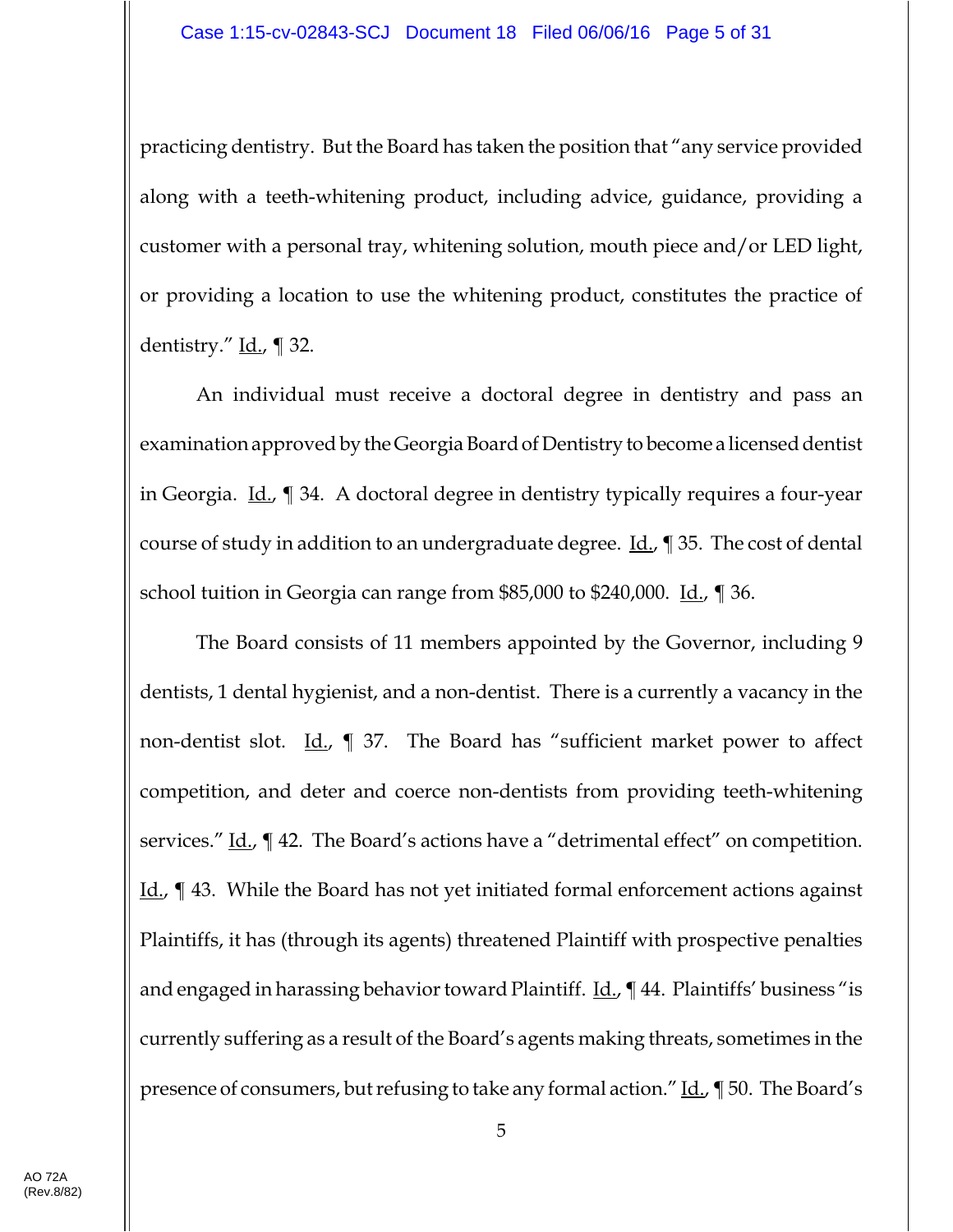agent has encouraged Plaintiffs to voluntarily cease operations "but has refused to provide any writings to such effect."  $\underline{\text{Id}}$ ,  $\P$  57. The Board's agent also advised Plaintiff Colindres not to seek legal representation. Id., 158.

Plaintiffs allege Defendants' actions have violated the Sherman Act, constitute a prior restraint of speech in violation of the First and Fourteenth Amendments, and violate the Equal Protection and Due Process Clauses of the Fourteenth Amendment. Plaintiffs also aver that Georgia's Dental Practice Act is unconstitutionally overbroad and vague.

#### **B. Contentions**

Defendants argue that the Court should dismiss Plaintiffs' complaint because Plaintiffs are not entitled to injunctive relief under § 1983 for acts Defendants have taken in their "judicial capacity." Defendants further contend that Plaintiffs do not have standing to raise an antitrust claim and have failed to plead their antitrust claim with the required specificity. Defendants aver that Plaintiffs' First Amendment claim fails because the Board's acts are content-neutral and directed toward the unauthorized practice of dentistry and not speech. Defendants argue that under rational basis review, Plaintiffs' equal protection and substantive due process claims fail because there are rational reasons for distinguishing between stores that merely sell teeth whitening products and Plaintiffs, here, who offer services in conjunction with sales of products. Finally, Defendants contend that Plaintiffs cannot raise a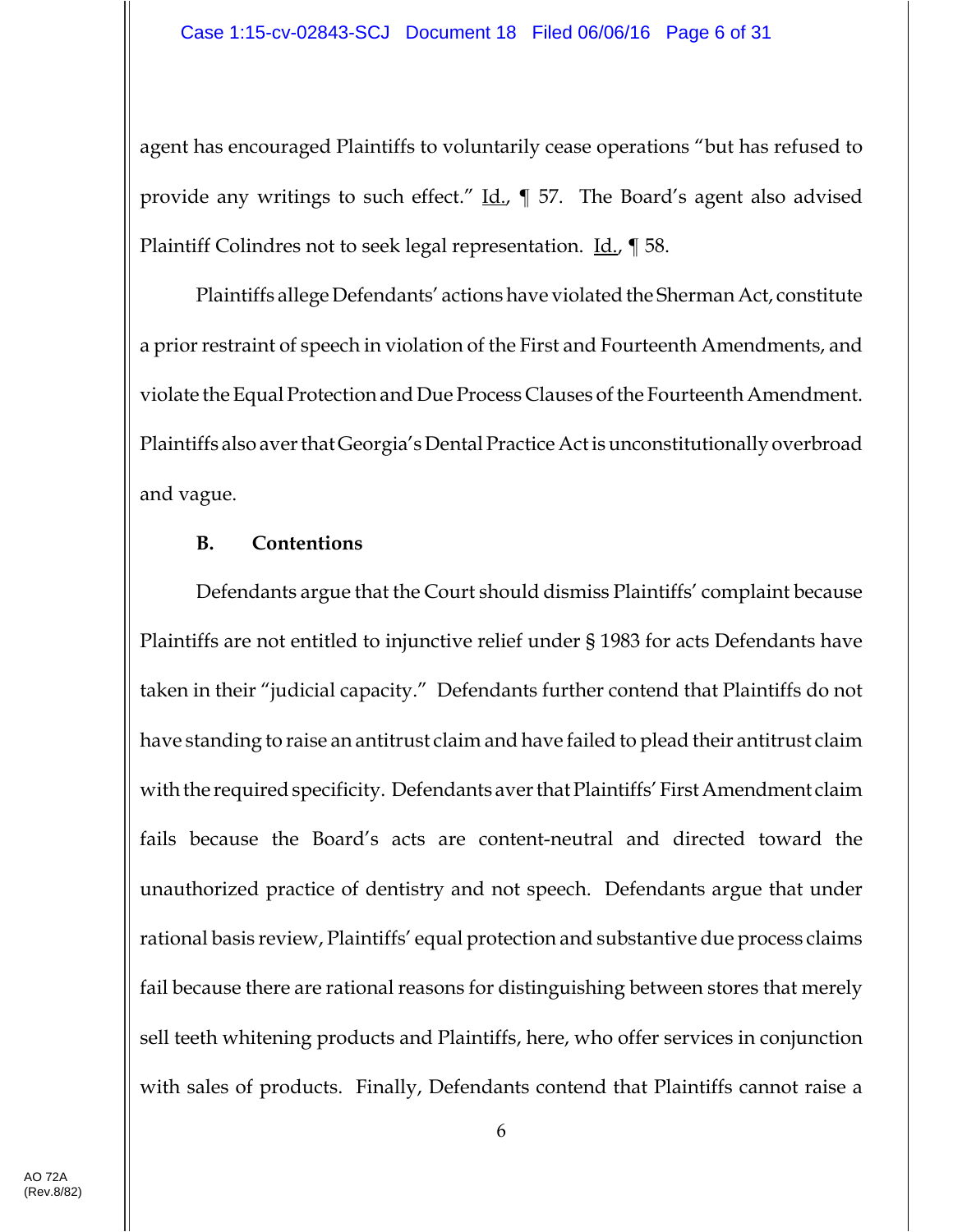constitutionally vague claim with respect to the Georgia Dental Practice Act because Plaintiffs' conduct is clearly proscribed by the statute. Moreover, Defendants allege, Plaintiffs have not plead any particular words, portions, or definitions, in the statute which they contend are impermissibly vague.

Plaintiffs respond that they are entitled to injunctive and declaratory relief under § 1983 because the Board is not acting in a "judicial" capacity and because Plaintiffs did not need to exhaust their administrative remedies prior to bringing a § 1983 claim. Plaintiffs contend that **Burford** abstention is not appropriate in this case because an attack on a single statute is unlikely to disrupt the state's regulation of the dental industry. Plaintiffs argue they have sufficiently stated a claim under the Sherman Act because they allege that the Board holds a monopoly power and it willfully acquired that power. Plaintiffs also state they have standing to pursue a monopoly claim because they have alleged an antitrust injury. Plaintiffs contend the Court should not dismiss their Equal Protection and Due Process claims because there is no rational basis for distinguishing between a store that sells teeth-whitening products and an entrepreneur who sells those products and offers a customer space to use them. Finally, Plaintiffs aver that Georgia's Dental Practice Act is unconstitutional because it is overbroad and vague. $<sup>1</sup>$ </sup>

<sup>&</sup>lt;sup>1</sup>In a minute order dated September 29, 2015, the Court denied the motions of both Defendants and Plaintiffs to exceed page limits on their briefs. Defendants filed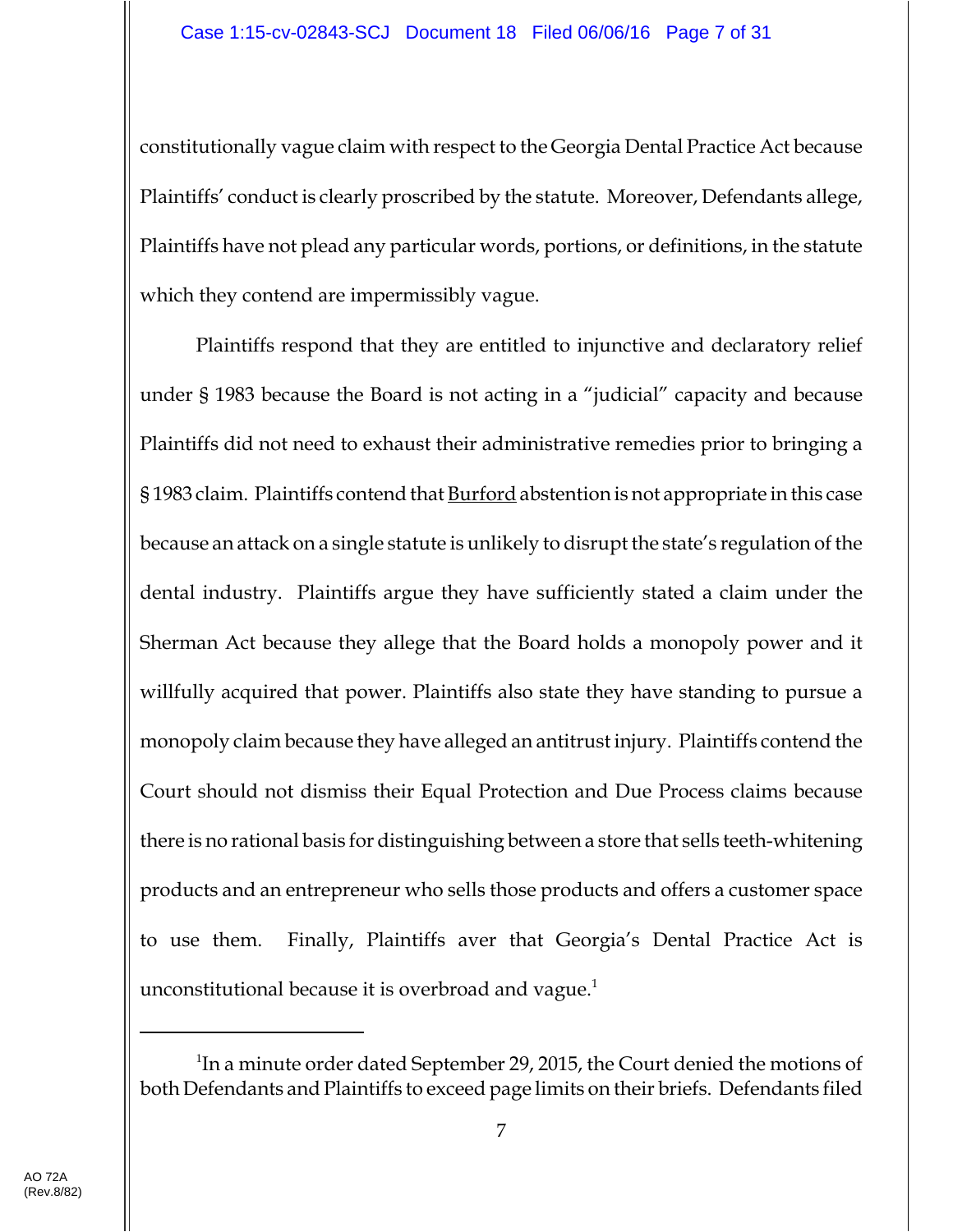Case 1:15-cv-02843-SCJ Document 18 Filed 06/06/16 Page 8 of 31

Plaintiffs also filed a motion to re-file their response brief, but did not attach a proposed brief. Before the Court had ruled on that motion and directed Plaintiffs to file their renewed brief, Defendants filed their reply brief which responded to Plaintiffs' original response brief. Given that the parties have fully briefed Defendants' motion to dismiss on the basis of Plaintiffs' response at Docket Entry [11], the Court finds it would be inefficient now to go back and have Plaintiffs file a shortened response. The Court has considered Plaintiffs' response at Docket Entry [11] and therefore DENIES AS MOOT Plaintiffs' motion to re-file response.

a motion to re-file their brief and attached their proposed brief which complied with the page limits. The Court granted that motion and Defendants' motion to dismiss was re-filed at Docket Entry [14].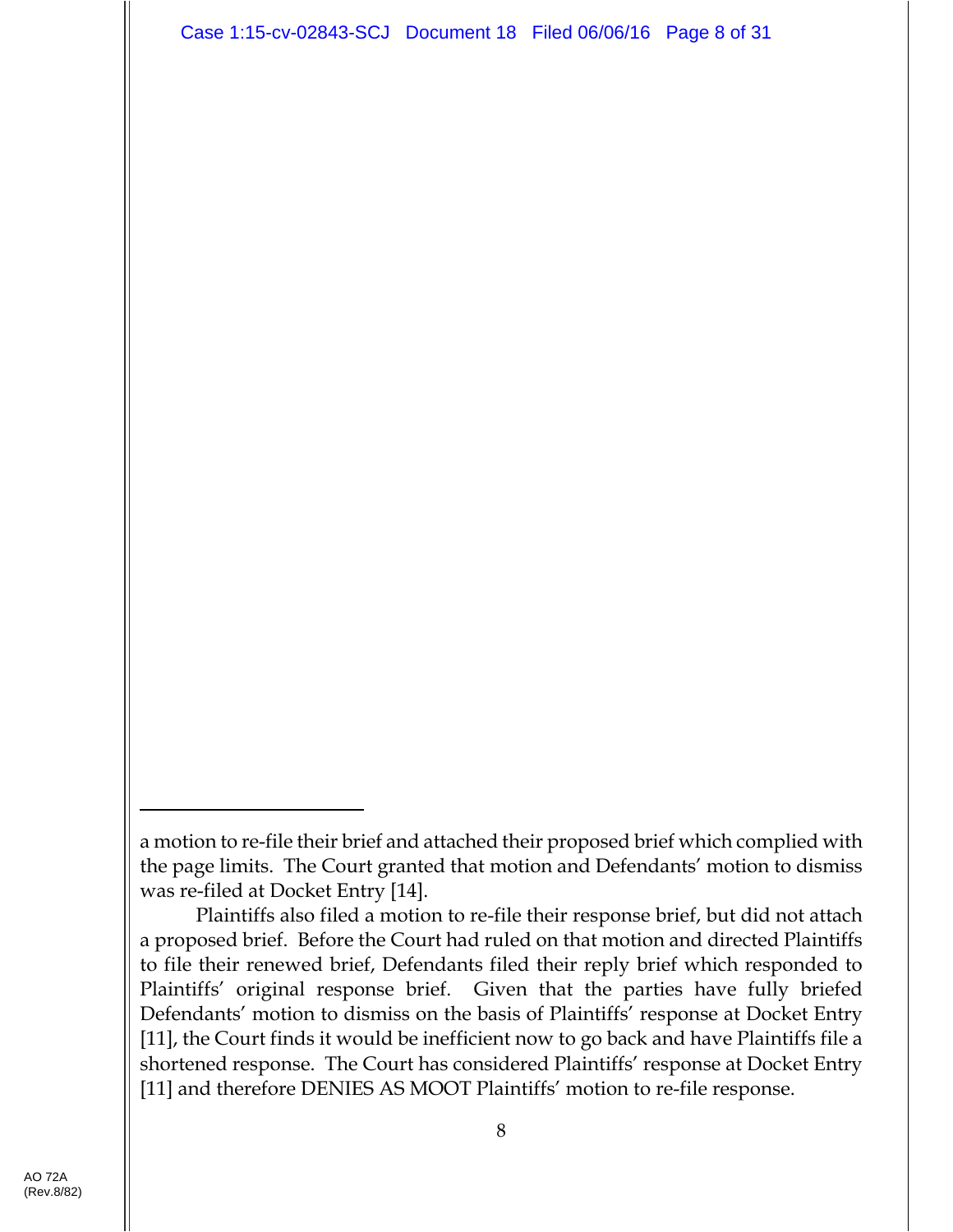# **II. Discussion**<sup>2</sup>

# **A. Burford Abstention and Injunctive Relief**

Defendants argue that the Court should apply **Burford** abstention because

Plaintiffs' complaint asks the Court to define the practice of dentistry which is a core

function of the State's power to regulate and protect the health of its citizens. The

Supreme Court has explained **Burford** abstention as follows:

Where timely and adequate state-court review is available, a federal court sitting in equity must decline to interfere with the proceedings or orders of state administrative agencies: (1) when there are "difficult questions of state law bearing on policy problems of substantial public import whose importance transcends the result in the case then at bar"; or (2) where the "exercise of federal review of the question in a case and in similar cases would be disruptive of state efforts to establish a coherent policy with respect to a matter of substantial public concern."

New Orleans Pub. Serv., Inc. v. Council of the City of New Orleans, 491 U.S. 350, 361  $(1989)$  (citation omitted); <u>see also Siegel v. LePore</u>, 234 F.3d 1163, 1173 (11th Cir. 2000). "A central purpose furthered by **Burford** abstention is to protect complex state administrative processes from undue federal interference." Siegel, 234 F.3d at 1173. "Further, **Burford** is implicated when federal interference would disrupt a state's

<sup>&</sup>lt;sup>2</sup>The Court recognizes that two other complaints in the Northern District of Georgia have raised certain similar claims as those alleged here and that those courts have entered orders granting in part and denying in part Defendants' motions to dismiss. See Eck v. Battle, Civil Action No. 1:14-CV-962-MHS and Collins v. Battle, Civil Action No. 1:14-CV-3824-LMM.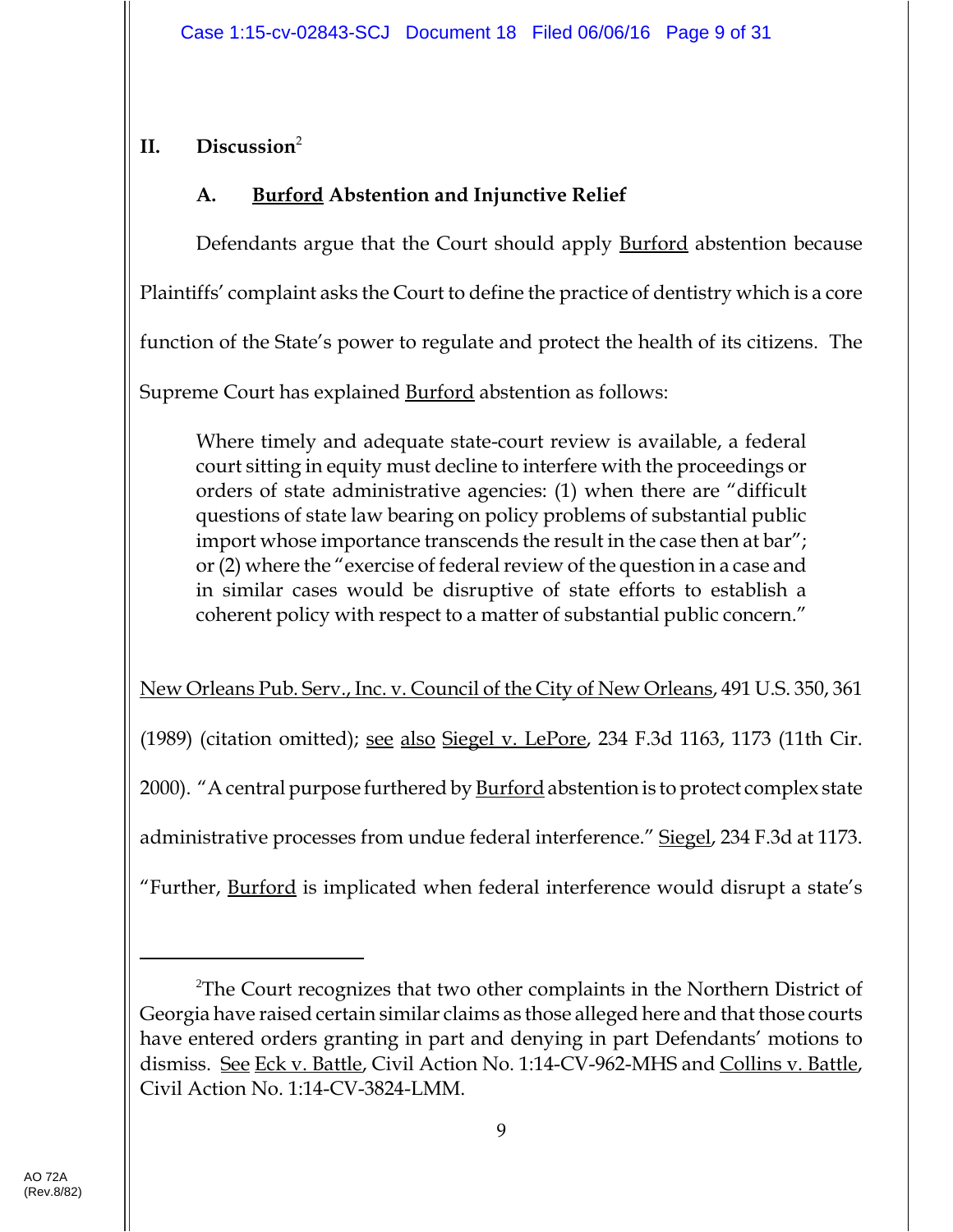effort, through its administrative agencies, to achieve uniformity and consistency in addressing a problem." Id. Finally, Burford abstention is an "extraordinary and narrow exception to the duty of a District Court to adjudicate a controversy properly before it." Id.

The Court finds that its consideration of Plaintiffs' challenge to the Georgia Dental Practice Act would not disrupt state regulation because it addresses only a small portion of the statute and would not disrupt the entire dental regulatory scheme. See Rindley v. Gallagher, 929 F.2d 1552, 1553-57 (11th Cir. 1991) (declining to apply **Burford** abstention where dentist challenged constitutionality of Florida's procedures for issuing dentists letters of guidance without notice or hearing); BT Inv. Managers, Inc. v. Lewis, 559 F.2d 950 (5th Cir. 1977) (declining to apply Burford abstention where plaintiffs challenge constitutionality of amendment to Florida's Banking Code).

As to injunctive relief, 42 U.S.C. § 1983 provides in part that "in any action brought against a judicial officer for an act or omission taken in such officer's judicial capacity, injunctive relief shall not be granted unless a declaratory decree was violated or declaratory relief was unavailable." Id. Defendants concede that Plaintiffs may seek declaratory and injunctive relief against Defendants in their official capacity. Defendants, however, argue that under the Federal Courts Improvement Act of 1996 passed after Pulliam v. Allen, 466 U.S. 522 (1984), section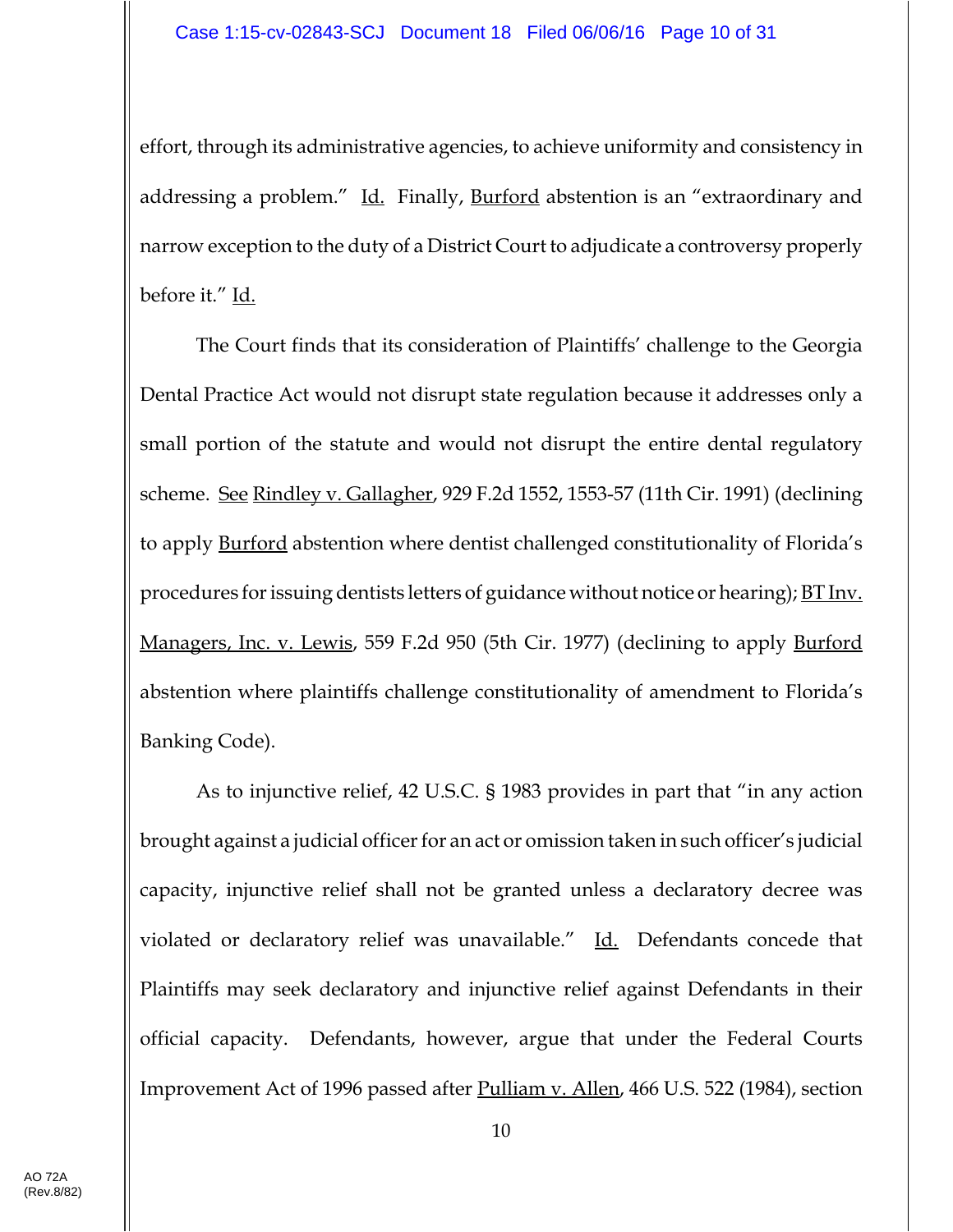1983 bars injunctive relief against "judicial officers" and suggests that the Court should interpret "judicial officers" to include Board members performing "quasijudicial" functions in the scope of their official duties. Plaintiffs respond that the Federal Courts Improvement Act explicitly used the term "judicial officers" and the statutory history of the act discusses only federal and magistrate judges.

The Eleventh Circuit had not yet addressed the scope of "judicial officers" under section 1983. In Eck v. Battle, Civil Action No. 1:14-CV-962-MHS and Collins v. Battle, Civil Action No. 1:14-CV-3824-LMM, two previous cases against members of the Georgia Board of Dentistry, the courts determined that "judicial officers" should be construed to cover only judges based on the plain language of the statute. Given that the Court finds below that all of Plaintiffs' constitutional challenges are due to be dismissed, the Court need not resolve this issue.

Finally, Plaintiffs are not barred from seeking declaratory relief due to any failure to pursue state administrative remedies. Under Patsy v. Board of Regents, 457 U.S. 496 (1982), exhaustion of state administrative remedies is not a prerequisite to a § 1983 action seeking prospective relief.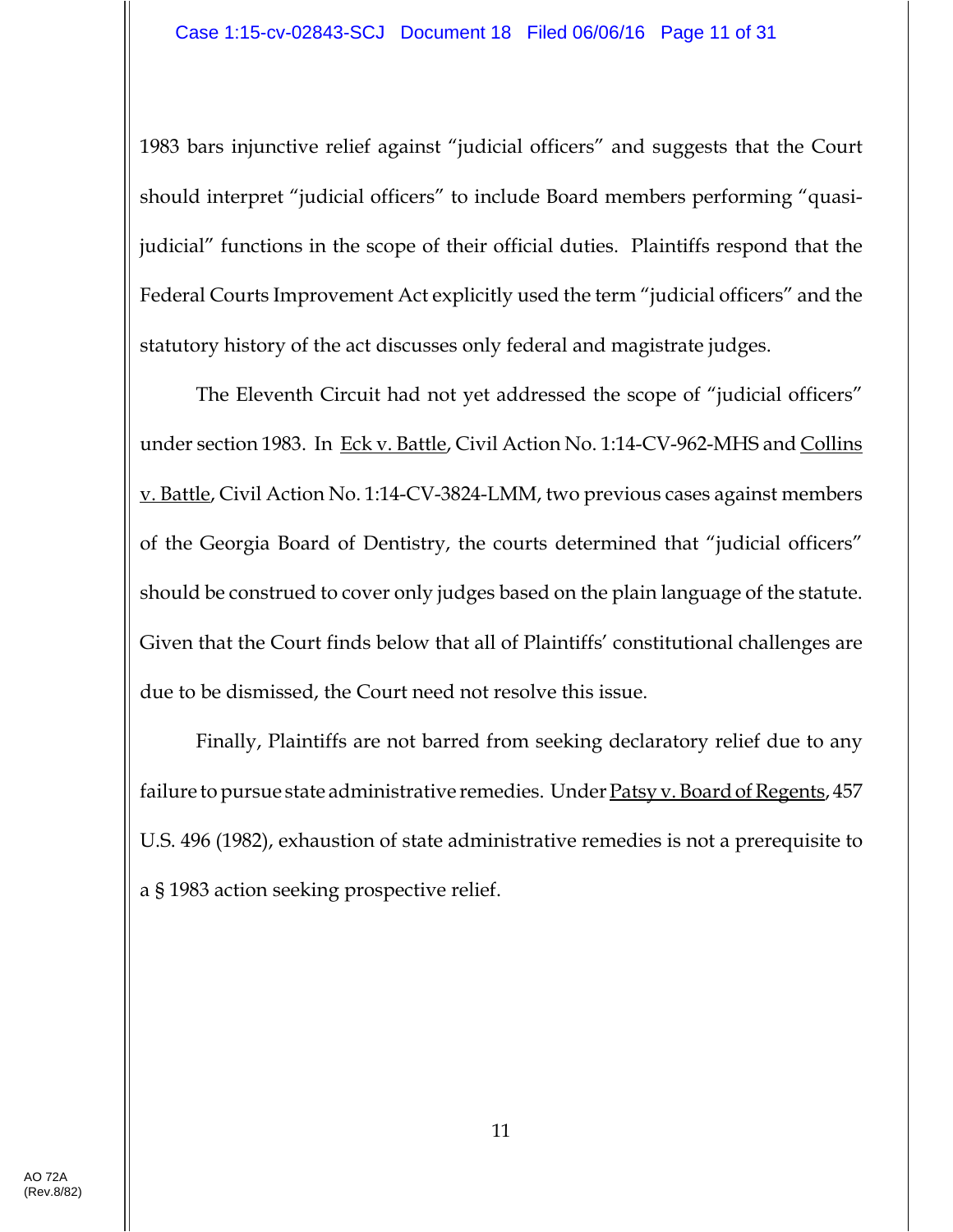# **B. Equal Protection and Substantive Due Process**

No party disputes that the Court should employ rational basis review of the Board's classifications because economic regulation and protection of the public is a legitimate government interest. In Federal Communications Commission v. Beach Communications, Inc., 508 U.S. 307 (1993), the Supreme Court reiterated the framework for analyzing equal protection challenges to statutes not involving suspect classes in areas of social and economic policy. Beach analyzed the Cable Communications Policy Act of 1984 where Congress distinguished between the regulation of cable television facilities in separately owned and managed buildings as opposed to buildings under common ownership and management, exempting those in the latter category from regulation under certain circumstances. Id. at 309. As an initial matter, the Court noted:

equal protection is not a license for courts to judge the wisdom, fairness, or logic of legislative choices. In areas of social and economic policy, a statutory classification that neither proceeds along suspect lines nor infringes fundamental constitutional rights must be upheld against equal protection challenge if there is any reasonably conceivable state of facts that could provide a rational basis for the classification. . . . The Constitution presumes that, absent some reason to infer antipathy, even improvident decisions will eventually be rectified by the democratic process and that judicial intervention is generally unwarranted no matter how unwisely we may think a political branch has acted.

Id. at 313-14 (quotations and citations omitted). On a "rational-basis review" the classification bears a "strong presumption of validity" and a party challenging the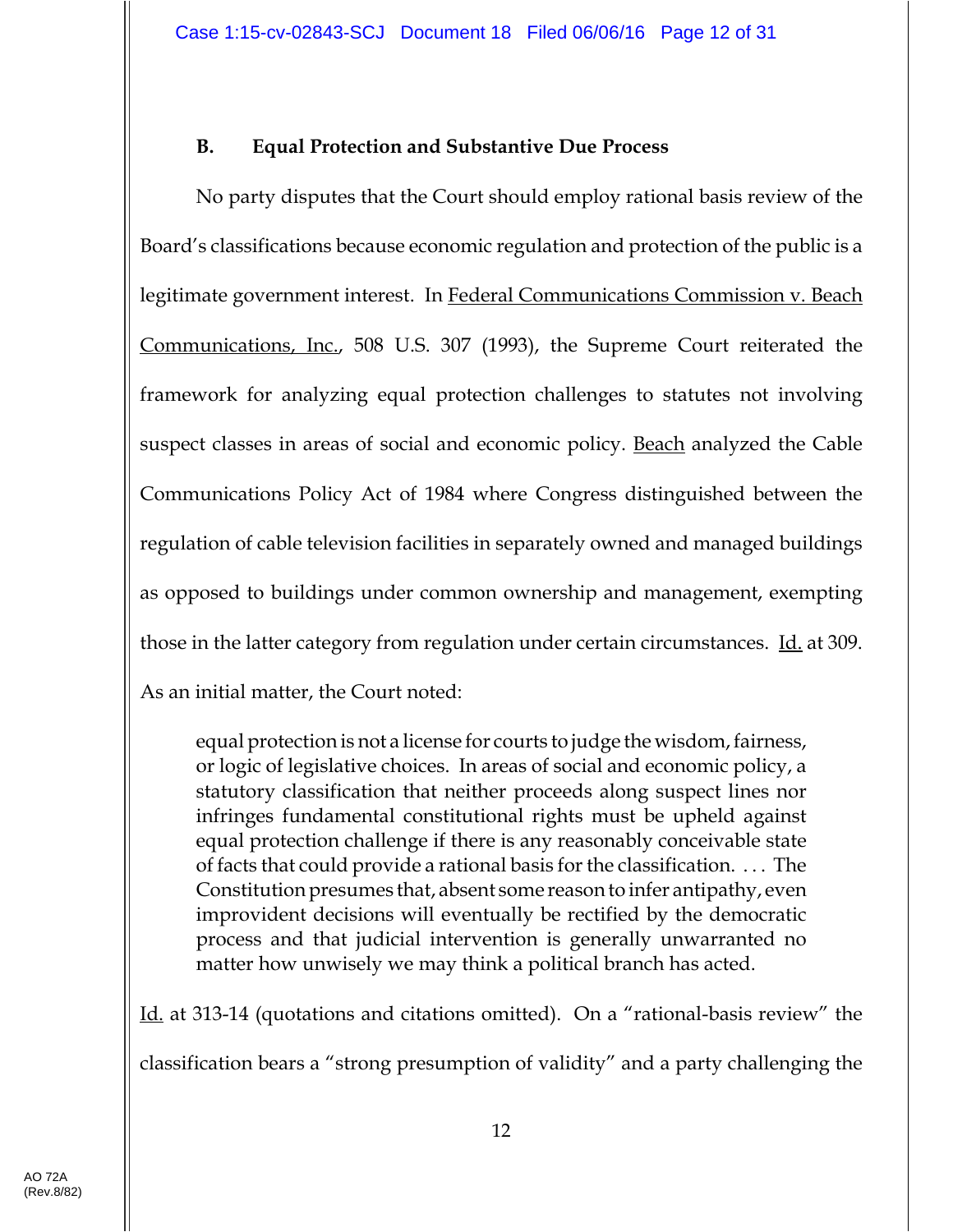classification must "negate every conceivable basis which might support it." Id. at 314-15.

Significantly, the Court stated that "a legislative choice is not subject to courtroom factfinding and may be based on rational speculation unsupported by evidence or empirical data."  $\underline{Id}$  at 315. Furthermore, the Court noted that these "restraints on judicial review have added force where the legislature must necessarily engage in a process of line-drawing." Id. (quotation and citation omitted).

Defining the class of persons subject to a regulatory requirement – much like classifying governmental beneficiaries – inevitably requires that some persons who have an almost equally strong claim to favored treatment be placed on different sides of the line, and the fact [that] the line might have been drawn differently at some points is a matter for legislative, rather than judicial, consideration.

Id. at 315-16 (quotation and citation omitted).

As the Court noted with respect to the cable regulation at issue in **Beach**, Congress delineated the bounds of the regulatory field by subjecting some systems to regulation and not others. "Such scope-of-coverage provisions are unavoidable components of most economic or social legislation. This necessity [of line-drawing] renders the precise coordinates of the resulting legislative judgment virtually unreviewable, since the legislature must be allowed leeway to approach a perceived problem incrementally." Id. at 316 (citing Williamson v. Lee Optical, 348 U.S. 483 (1955)). In Beach, the Court accepted as the basis for the distinction the belief that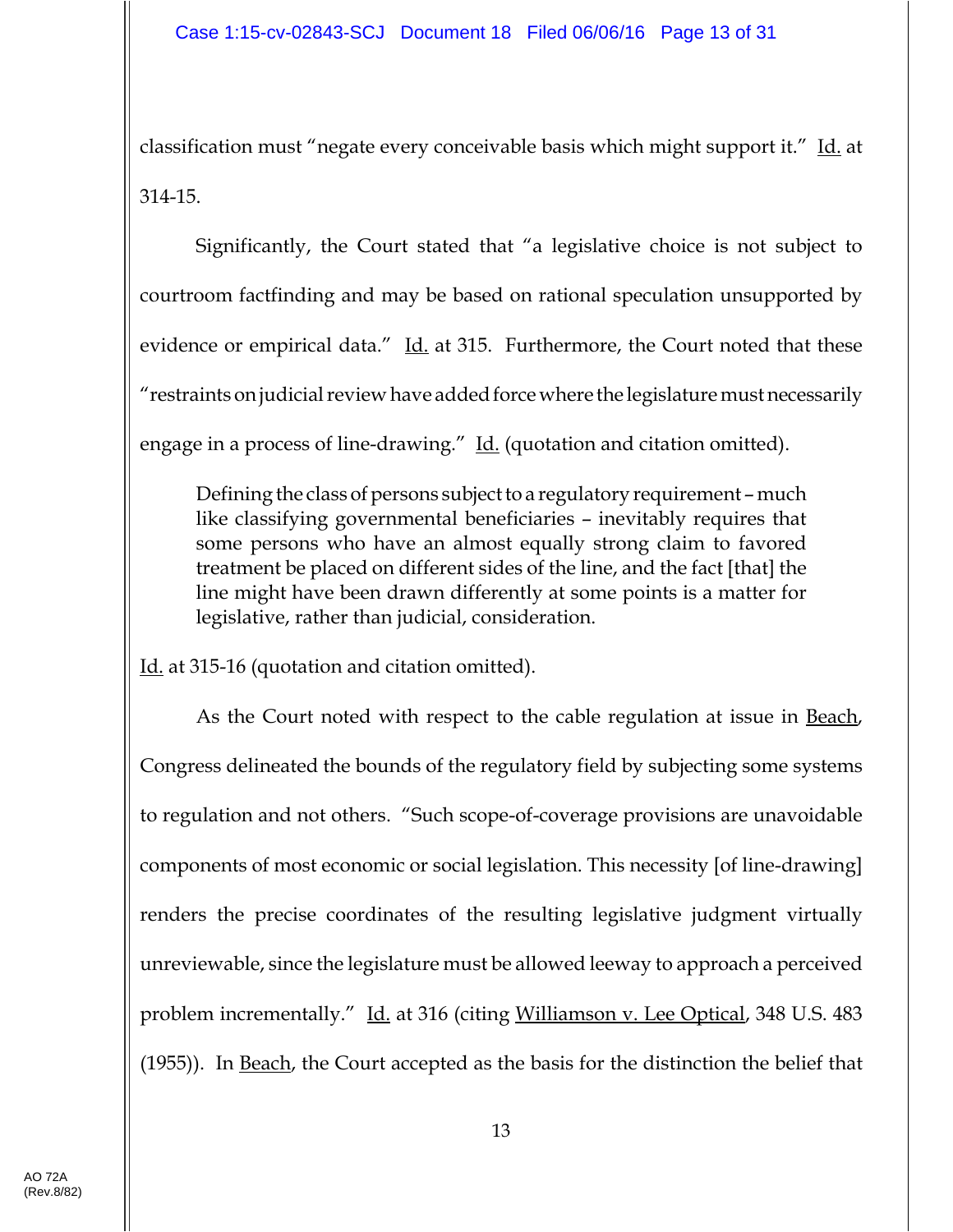"common ownership was thought to be indicative of those systems for which the costs of regulation would outweigh the benefits to consumers." Id. at 317. The Court concluded by noting that the "assumptions underlying these rationales may be erroneous, but the very fact that they are 'arguable' is sufficient, on rational-basis review, to 'immunize' the [legislative] choice from constitutional challenge." Id. at 320 (citation omitted).

The Eleventh Circuit applied this analysis in Panama City Medical Diagnostic Ltd. v. Williams, 13 F.3d 1541 (11th Cir. 1994). There, the plaintiffs alleged that a Florida statute exempting hospitals and group practices from statutory fee cap on the provision of diagnostic imaging services violated the Equal Protection Clause. The court noted that "in cases involving economic classifications, the rational basis test is extremely lenient." Id. at 1545 (citing Beach). "A searching inquiry into the validity of legislative judgments concerning economic regulation is not required. . . . The task is to determine if any set of facts may be reasonably conceived of to justify the legislation." Id. (quotation and citation omitted). Thus, "even if these rationales are based on faulty premises, the fact that they are arguable guides our decision in this case." Id.; see also Leib v. Hillsborough County Pub. Transp. Comm'n, 558 F.3d 1301, 1306 (11th Cir. 2009) (rejecting equal protection claim regarding definition of "luxury" in county taxi regulation); Georgia Cemetery Ass'n, Inc. v. Cox, 353 F.3d 1319, 1321 (11th Cir. 2003) (per curiam) (rejecting equal protection claim where state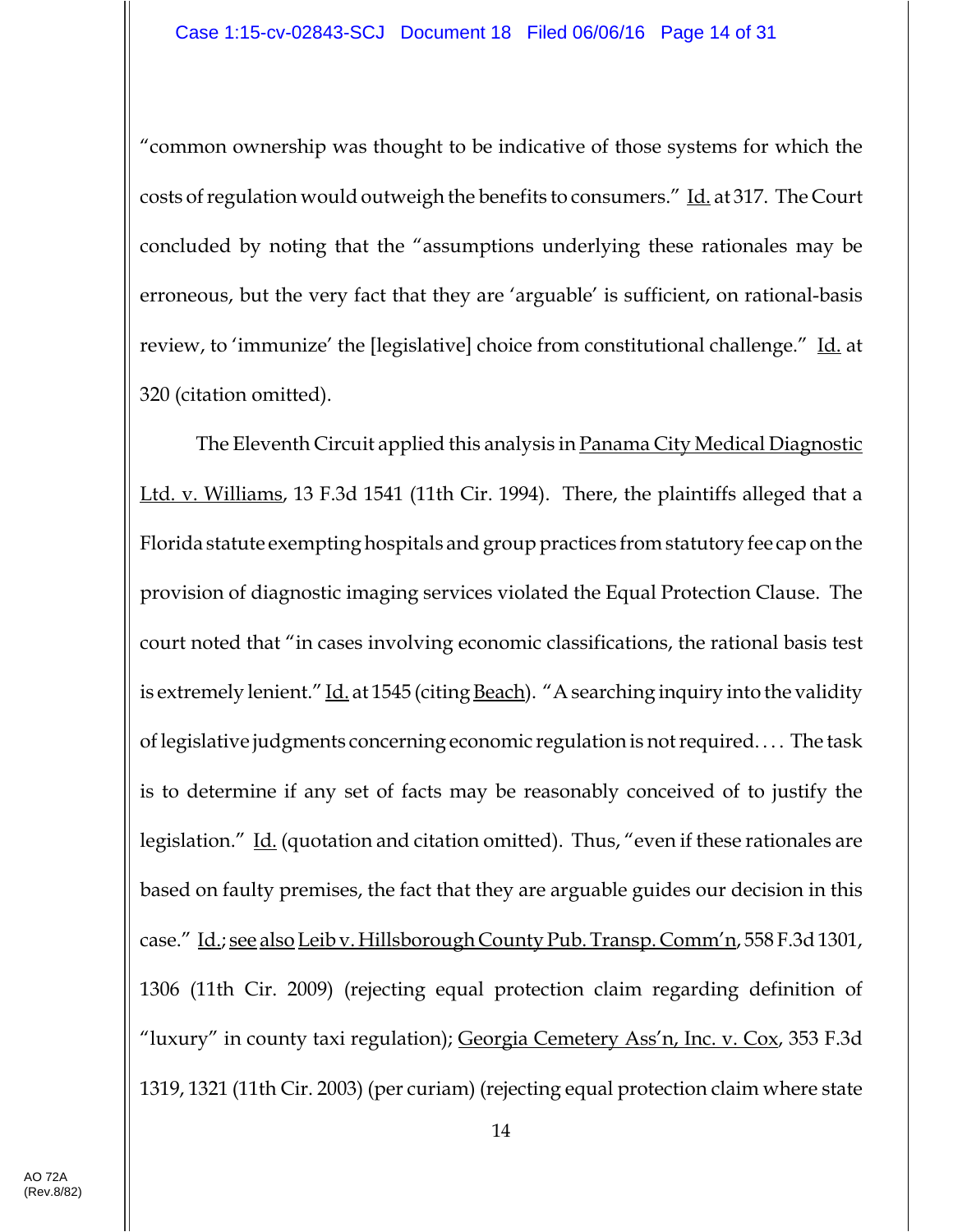law imposed certain rules and regulations on private cemeteries but exempted religious cemeteries); Haves v. City of Miami, 52 F.3d 918 (11th Cir. 1993) (rejecting equal protection challenge to city ordinance that banned houseboats in the city, but "grandfathered" certain city areas).

Importantly, under rational basis review, "two things become *irrelevant* to the inquiry. *First*: Whether the conceived reason was in fact the reason for the legislation." Georgia Cemetery Ass'n, 353 F.3d at 1321 (emphasis in original). "*Second*: Whether substantial evidence supports the conceived rationale. Even if the legislation is based on 'faulty premises,' so long as there is any '*conceivable* rational basis' to differentiate . . . the court cannot become involved in an evidentiary contest as to whether this is an actual rational basis for such differentiation. Id. (emphasis in original).

Finally, the Court notes that in Sensational Smiles, LLC v. Mullen, 793 F.3d 281 (2d Cir. 2015) (Calabresi, J.), the Second Circuit faced this exact question when considering whether a Connecticut rule restricting the use of certain teeth-whitening procedures to licensed dentists was unconstitutional. The court rejected the plaintiff's argument that there was no rational basis upon which to bar an unlicensed teeth-whitening professional from guiding or positioning an LED light in a customer's mouth but permit the unlicensed teeth-whitening professional to instruct to the consumer on how to position the light. The court stated: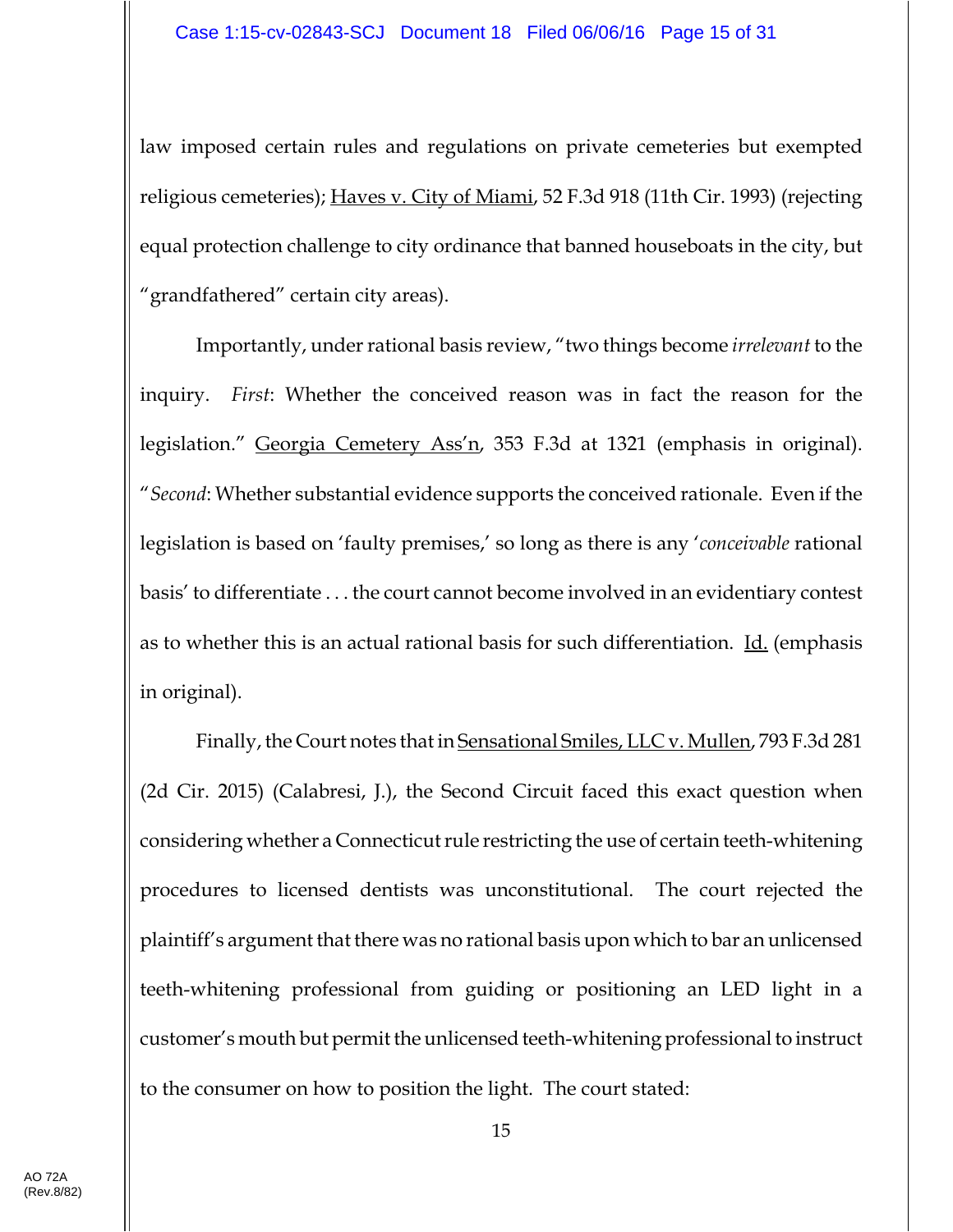The law . . . does not require perfect tailoring of economic regulations, and the Dental Commission can only define the practice of dentistry; it has limited control over what people choose to do to their own mouths. Moreover, and perhaps more importantly, individuals are often prohibited from doing to (or for) others what they are permitted to do (or for) themselves.

<u>Id.</u> at 285.<sup>3</sup>

Here, the Court finds there is a conceivable rational basis for differentiating between stores that sell teeth-whitening products and Plaintiffs who plead in their complaint that they do more than simply sell the products; Plaintiffs also give the customer a strip or a tray with peroxide (no specification on how this tray is prepared or where it comes from); the customer applies to peroxide to his own teeth; the teeth are then exposed to an LED light source (no discussion of who holds the light); and Plaintiffs do not touch the customer's mouth.

For all of these reasons, the Court GRANTS Defendants' motion to dismiss as to Plaintiffs' equal protection claim. As both Plaintiffs' Equal Protection and Substantive Due Process claims are analyzed under a "rational basis" test, the Court also GRANTS Defendants' motion to dismiss as to Plaintiffs' substantive due process claim. See, e.g., Gary v. City of Warner Robins, Georgia, 311 F.3d 1334, 1339 n.10

<sup>&</sup>lt;sup>3</sup>The <u>Sensational Smiles</u> court went the additional step of holding that even if the only conceivable basis for distinction was economic favoritism, that would also form a rational basis. <u>Id.</u> at 286. Because the Court find that there is a rational public welfare basis for the line-drawing here, the Court need not address whether economic favoritism on its own would survive rational basis review.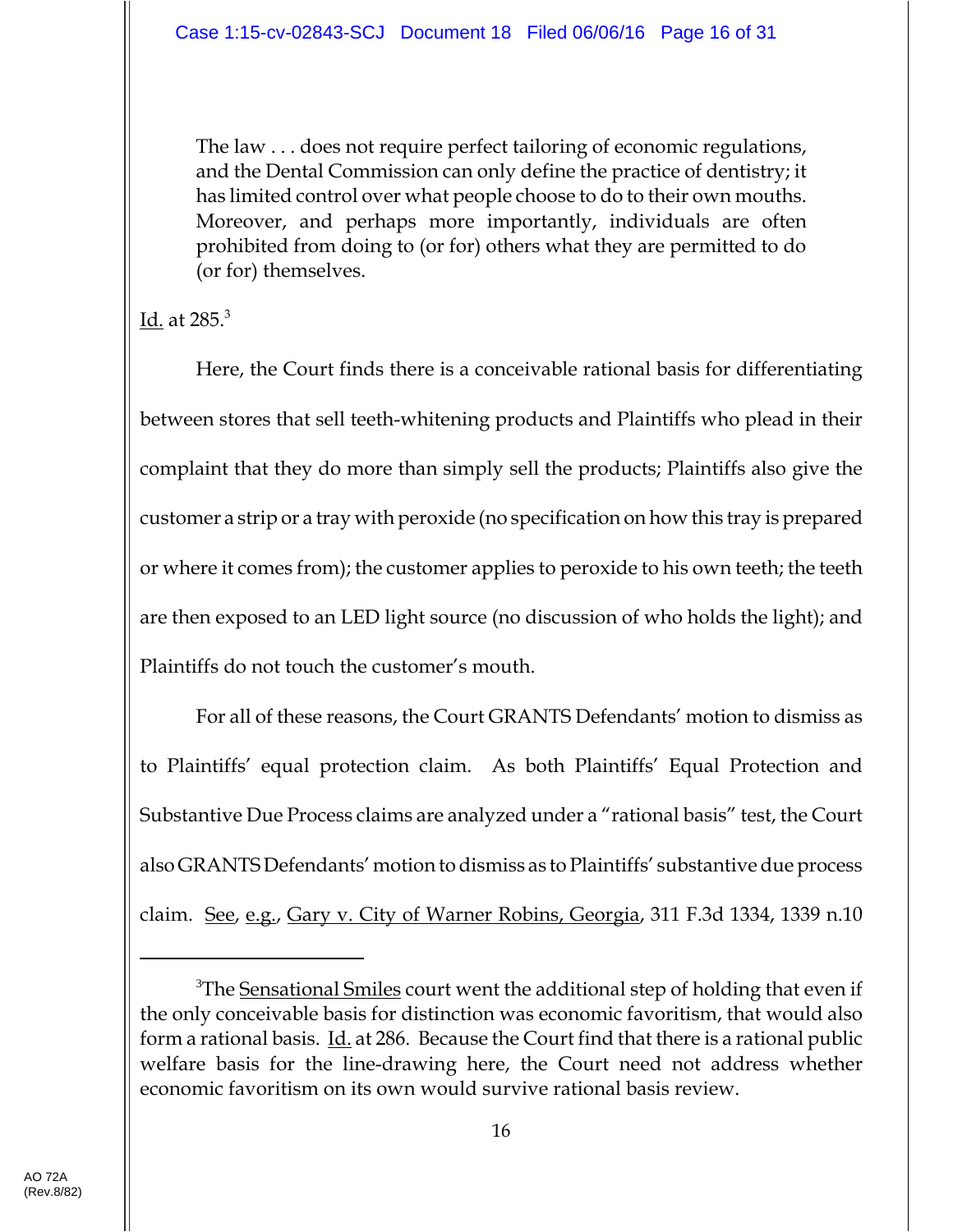(11th Cir. 2002) ("rational basis test utilized with respect to an equal protection claim is identical to the rational basis test utilized with respect to a substantive due process claim" and court "need not reiterate our analysis").

#### **C. Antitrust**

Before the Court considers Defendants' arguments that Plaintiffs do not have "antitrust standing" and have not alleged any injury, the Court addresses Plaintiffs' comments concerning North Carolina State Board of Dental Examiners v. FTC, 135 S. Ct. 1101 (2015). Contrary to Plaintiffs' view, while the plaintiffs in North Carolina State Board of Dental Examiners allege similar antitrust violations concerning the attempted regulation of non-licensed teeth-whitening providers, the Court did not address any substantive antitrust argument in its opinion. Rather, the Court considered (and rejected) only Defendants' argument that the Board was entitled to Parker state action immunity from federal antitrust law. Id. The Court did not "affirm" the Fourth Circuit's opinion on the broader antitrust grounds. In fact, the Court was explicit in limiting the scope of its holding because it refers to the substantive antitrust proceedings as "not relevant here." Id. at 1109. Because Defendants here have not raised any Parker state action immunity defense, North Carolina State Board of Dental Examiners is not relevant to the Court's consideration of Defendants' motion to dismiss.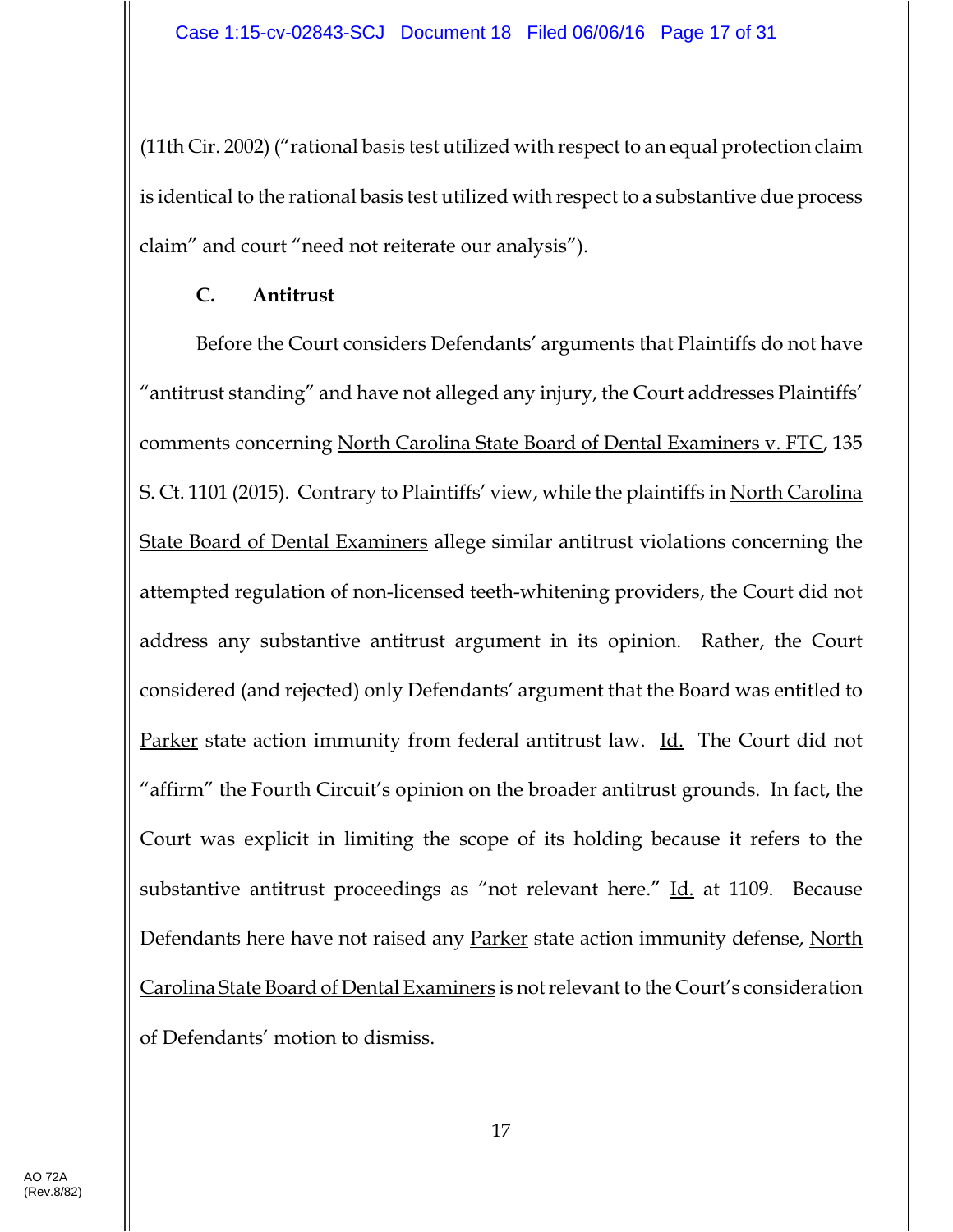Plaintiffs are correct, however, that the lower court in North Carolina State Board of Dental Examiners v. FTC, 717 F.3d 359 (4th Cir. 2013), did uphold the determination of the Federal Trade Commission that the North Carolina Board had conspired under the Sherman Act and that the Board's cease-and-desist letters were likely to cause significant anticompetitive harms. Significantly, however, the Fourth Circuit's opinion did not address the arguments raised by Defendants here – that Plaintiffs do not have "antitrust standing" and that Plaintiffs have not sufficiently alleged any harm suffered by them.

Courts have developed the notion of "antitrust standing" because a "literal reading of the [Sherman Act] is broad enough to encompass every harm that can be attributed directly or indirectly to the consequences of the antitrust violation." See, e.g., Associated Gen. Contractors of Cal., Inc. v. Cal State Council of Carpenters, 459 U.S. 519, 529 (1983). "Standing in an antitrust case involves more than the 'case or controversy' requirement that drives constitutional standing." **Todorov v. DCH** Healthcare Authority, 921 F.2d 1438, 1448 (11th Cir. 1991). The plaintiff must allege an "antitrust injury" which the Supreme Court has described as an "injury of the type the antitrust laws were intended to prevent and that flows from that which makes defendants' acts unlawful. The injury should reflect the anticompetitive effect either of the violation or of anticompetitive acts made possible by the violation. It should, in short, be the type of loss that the claimed violations. . . would be likely to cause."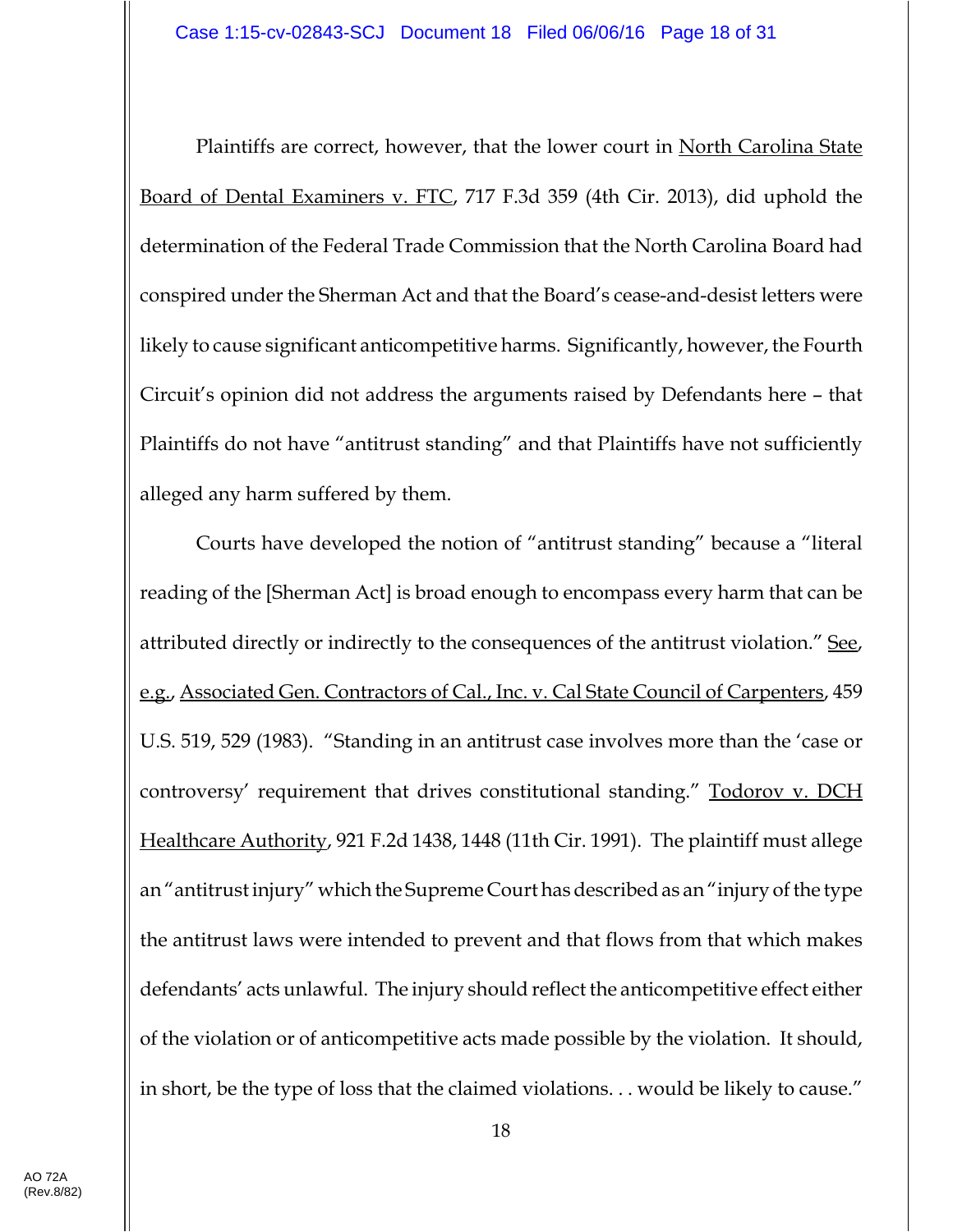Brunswick Corp. v. Pueblo Bowl-O-Mat, Inc., 429 U.S. 477, 489 (1977) (quotations and citations omitted).

Here, Plaintiffs allege that the relevant market is the teeth-whitening market in which dentists and non-dentists offer services. Cmplt, ¶ 8. They also allege that the dentist members of the Board and dentists of Georgia compete with each other and with non-dentist providers of teeth-whitening services.  $Id_{n} \parallel 15$ . Each Board member continues to operate separate dental practices while serving on the Board and thus has "a personal financial interest in excluding non-dentist teeth-whitening service." Id., ¶ 16. "Upon information and belief, each dentist Board member offers teeth-whitening services as part of said member's practice." Id., 17.

Plaintiffs continue to state that after receiving complaints from dentists, the Board began to investigate teeth-whitening services performed by non-dentists. Id., ¶¶ 19-20. The Board discussed these complaints and told practicing dentists it was attempting to shut down the non-dentist providers. Id.,  $\parallel$  21. "The Board demonstrated a unity of purpose, as well as common design and understanding, to eliminate non-dentist teeth-whitening."  $\underline{Id}$ ,  $\P$  22. The Board "possess[es] a conscious commitment to a common scheme designed to achieve an unlawful objective." Id.,  $\P$ 23. The "Board's intrafirm agreements act simply as a formalistic shell for ongoing concerted action."  $\underline{Id}$ .,  $\P$  24.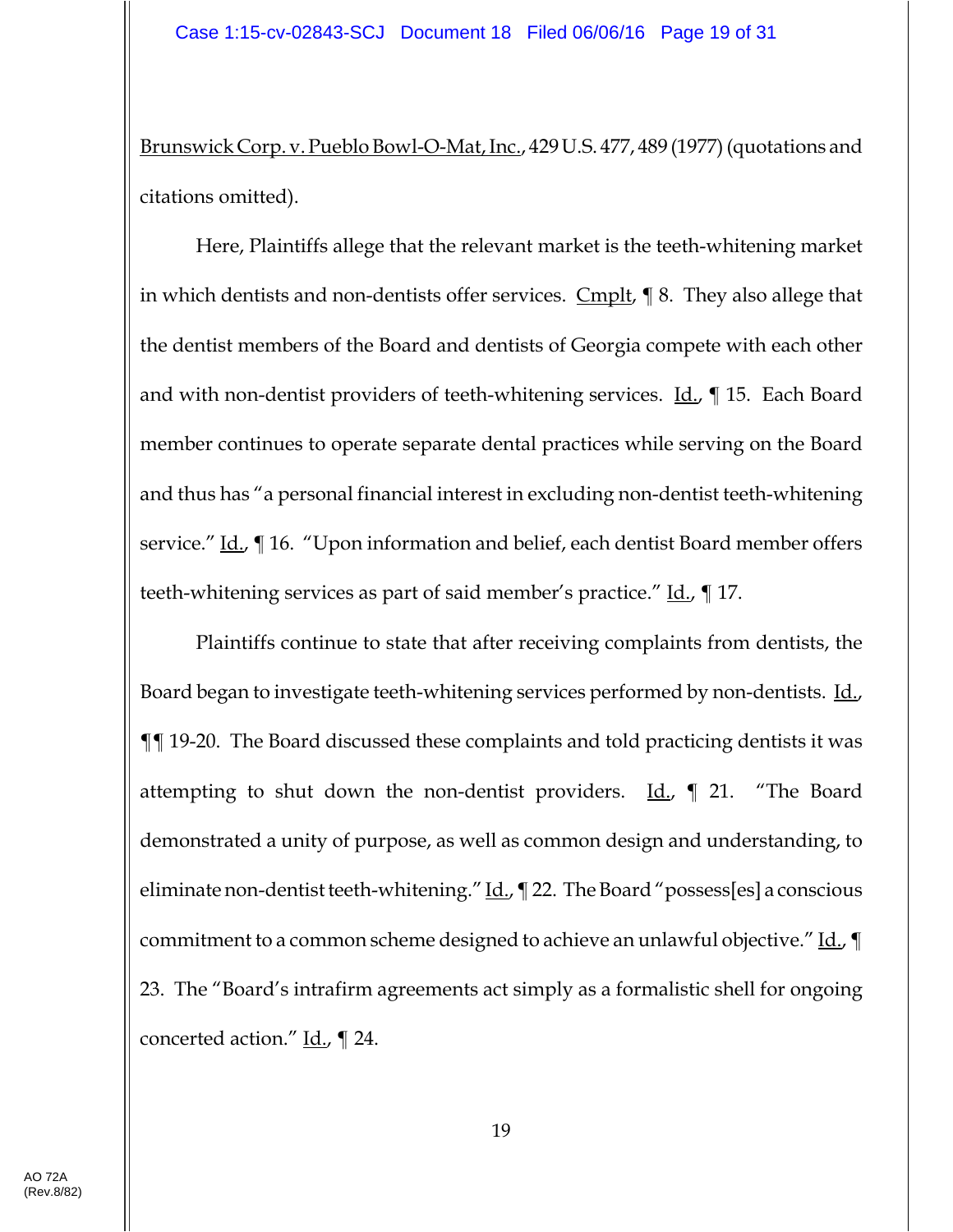The Board has issued "cease and desist" to non-dentists performing teethwhitening services. The letters "refer to or threaten" fines and potential criminal sanctions.  $\underline{Id}$ ,  $\P$  26. The "Board also uses its investigators and agents to verbally threaten non-dentists from providing teeth-whitening services." Id., 1 28. The Board's "lengthy consistent campaign of sending letters and making threats to nondentists is suggestive of an indicates coordinated action." Id., 19.

Finally, Plaintiffs allege that the Board has "sufficient market power to affect competition, and deter and coerce non-dentists from providing teeth-whitening services."  $\underline{Id}$ ,  $\P$  42. The Board's actions have a "detrimental effect" on competition.  $Id.$ , ¶ 43.

The Court finds these allegations sufficient to establish an injury under "antitrust standing" because these alleged injuries are the type the antitrust laws were intended to prevent and Plaintiffs' allegations connect the injury to actions taken by Defendants. The injury reflects the anticompetitive effect of Defendants' alleged violations.

But Plaintiffs need to allege more than just a relevant injury to satisfy "antitrust standing." "[A]ntitrust standing is not simply a search for an injury in fact; it involves an analysis of prudential considerations aimed at preserving the effective enforcement of the antitrust laws." Todorov, 921 F.2d at 1448. "Antitrust standing is best understood in a general sense as a search for the proper plaintiff to enforce the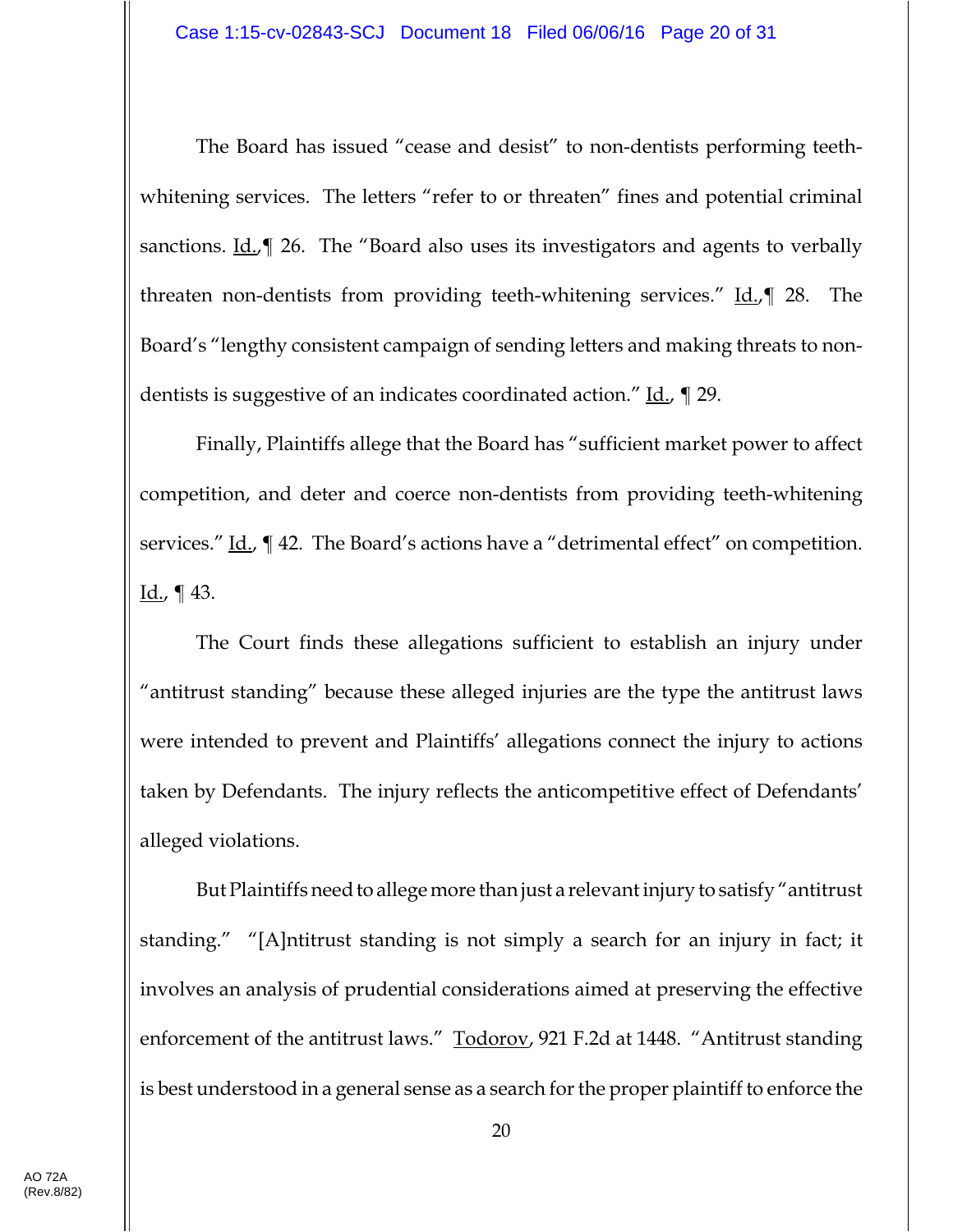antitrust laws." Id. The Court is required to "evaluate the plaintiff's harm, the alleged wrongdoing by the defendants, and the relationship between them." Id. (quotations and citations omitted); see also Sunbeam Television Corp. v. Nielsen Media Research, Inc., 711 F.3d 1264, 1270 (11th Cir. 2013). That is, "the plaintiff must be an efficient enforcer of the antitrust laws." Palmyra Park Hosp., Inc. v. Phoebe Putney Memorial Hosp., 604 F.3d 1291, 1299 (11th Cir. 2010).

To determine whether a plaintiff is an efficient enforcer, the Court must consider factors such as "the directness or indirectness of the injury, the remoteness of the injury, whether other potential plaintiffs were better suited to vindicate the harm, whether the damages were highly speculative, the extent to which the apportionment of damages was highly complex and would risk duplicative recoveries, and whether the plaintiff would be able to efficiently and effectively enforce the judgment." Palmyra Park Hospital, 604 F.3d at 1299.

As damages, Plaintiffs allege that while the Board has not yet initiated formal enforcement actions against Plaintiffs, it has (through its agents) threatened Plaintiff with prospective penalties and engaged in harassing behavior toward Plaintiff. Id., ¶ 44. Plaintiffs' business "is currently suffering as a result of the Board's agents making threats, sometimes in the presence of consumers, but refusing to take any formal action." Id., ¶ 50. The Board's agent has encouraged Plaintiffs to voluntarily cease operations "but has refused to provide any writings to such effect." Id., ¶ 57.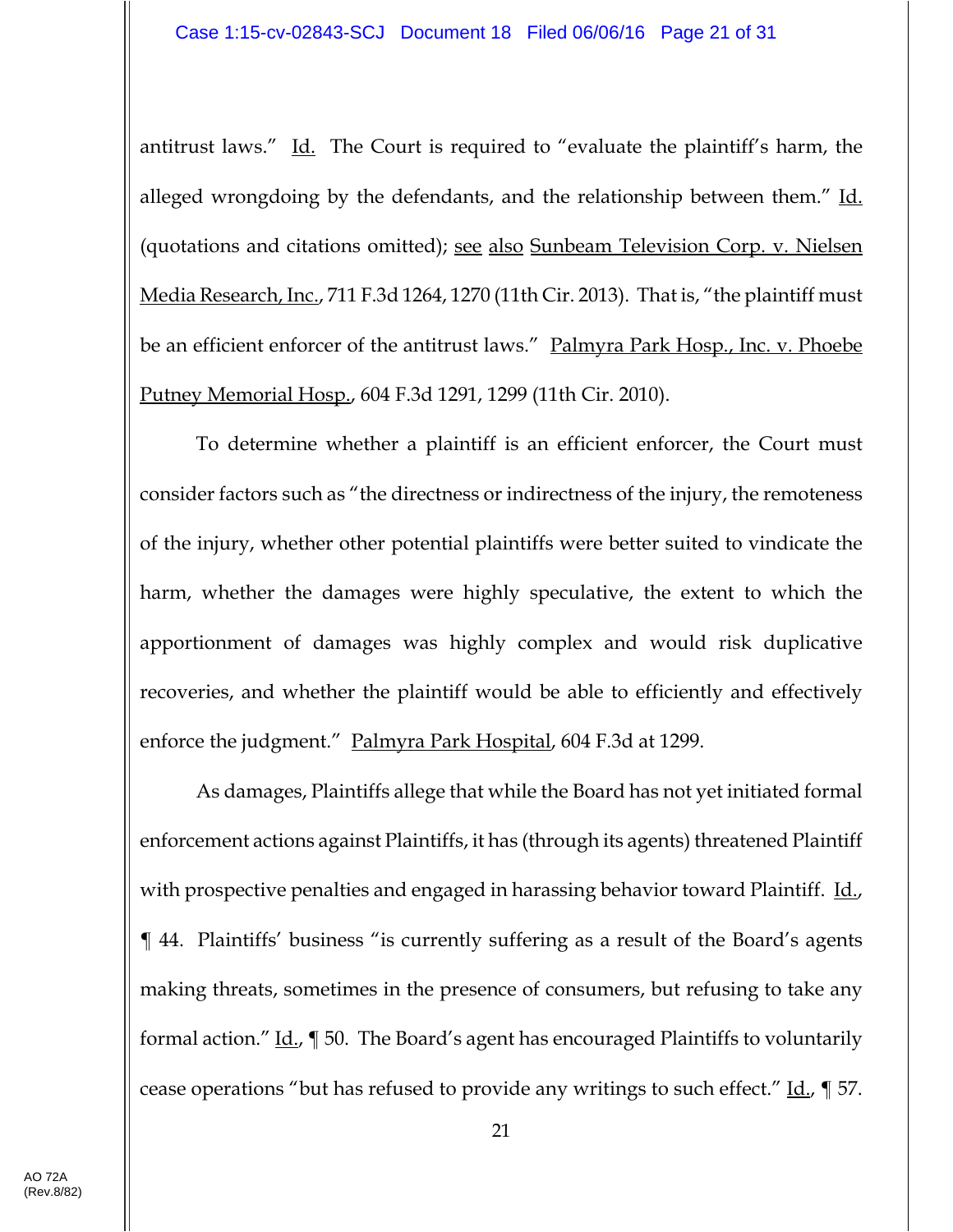The Board's agent also advised Plaintiff Colindres not to seek legal representation.  $Id.$ , ¶ 58.

The Court finds that under these circumstances, Plaintiffs can be an efficient enforcer. Significant to the Court's determination is the fact that according to Plaintiffs' allegations the Board has not taken any direct enforcement action against any non-dentist provider of teeth-whitening services; nor has the Board issued any rules or regulations which directly address the question of whether the provision of teeth-whitening services constitute the practice of dentistry. As such, there has not yet been a direct avenue through which to challenge the Board's actions. Had the Board taken more direct action against other providers, the Court might find that the "mere" threats against Plaintiffs here are not yet sufficient injury. But the Board may not avoid scrutiny by declining to enter the rulemaking process or by failing to take any direct enforcement action. As such, while the Court understands Defendants' argument to be that Plaintiffs' store-front is still open for business and other businesses have received an actual cease and desist letter and not just the threat of one, the Court finds Plaintiffs can still be efficient enforcers.

The Court also disagrees with Defendants' argument that Plaintiffs have not plead their antitrust claims with sufficient specificity. Unlike a traditional monopoly claim where a plaintiff might have to give greater detail to describe the manner in which independent companies acted in concert; here, the alleged conspirators are not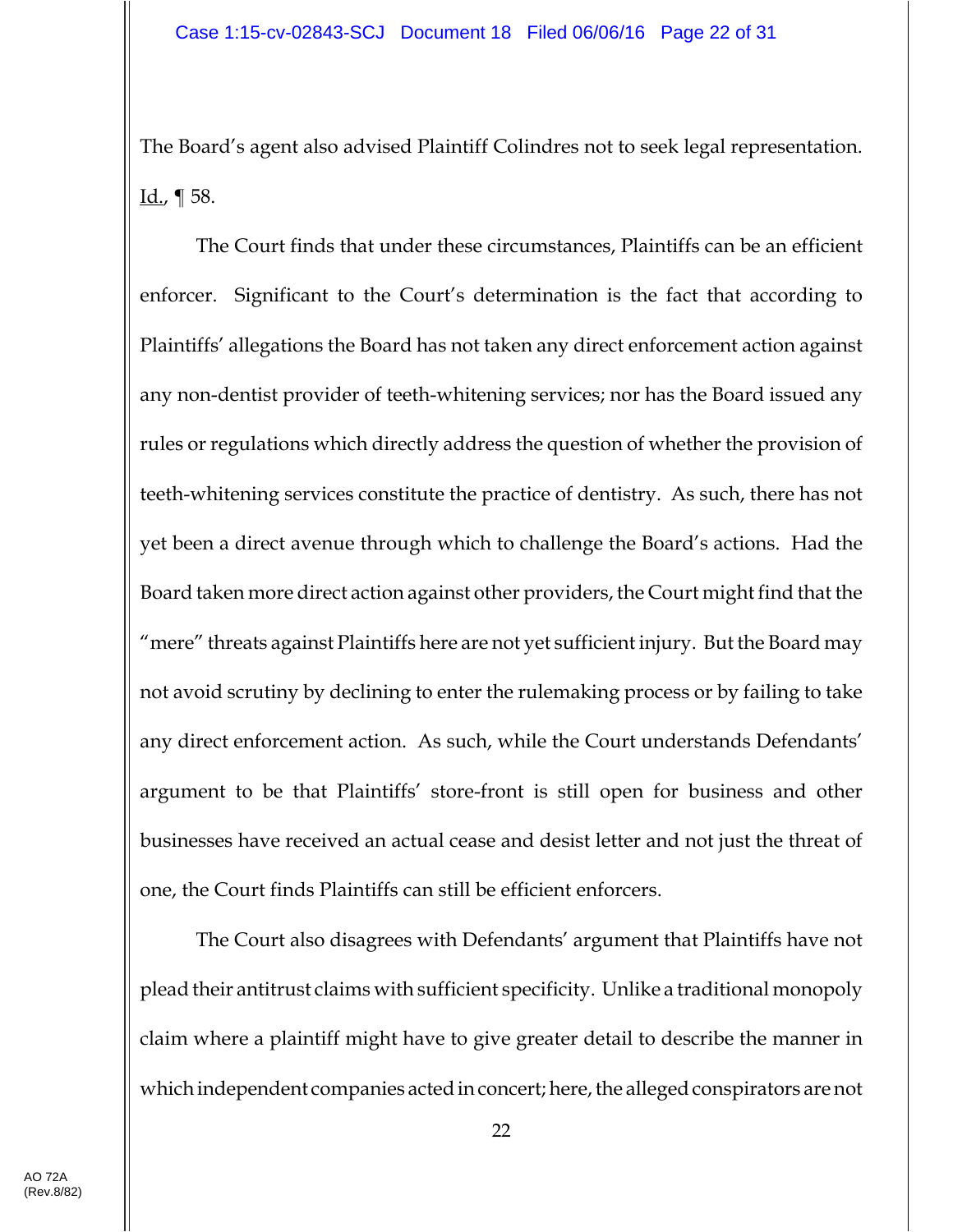separate companies, but rather are all of the individuals working together on the Board. The manner in which the Board functions provides the context for their concerted activity. Plaintiffs have alleged that upon receiving complaints from dentists, the Board made the decision to investigate the provision of teeth-whitening services by non-dentists and to issue or threaten to issue cease-and-desist letters to non-dentists providing this service. Under these particular circumstances, the Court does not find that greater pleading detail is required at the motion to dismiss stage. For these reasons, the Court DENIES Defendants' motion to dismiss Plaintiffs' antitrust claims.

#### **D. First Amendment**

The precise nature of Plaintiffs' First Amendment claim is unclear. The Court believes that Plaintiffs claim an infringement of commercial speech via advertising, but Plaintiffs do not articulate in what manner their speech has been restricted. Plaintiffs do generally contend that the "Board's actions constitute an extralegal and unconstitutional prior restraint of speech." See Cmplt., ¶ 79. Plaintiffs also allege that the Board's actions in threatening non-dentist providers of teeth-whitening services is the least restrictive means to accomplish a compelling state interest.  $\underline{Id}$ ,  $\P$  82.

As an initial matter, Plaintiffs do not even allege that they have or would like to engage in advertising or that this interest has been adversely affected by the Board's actions. Nor do Plaintiffs allege any manner in which "threats" to close their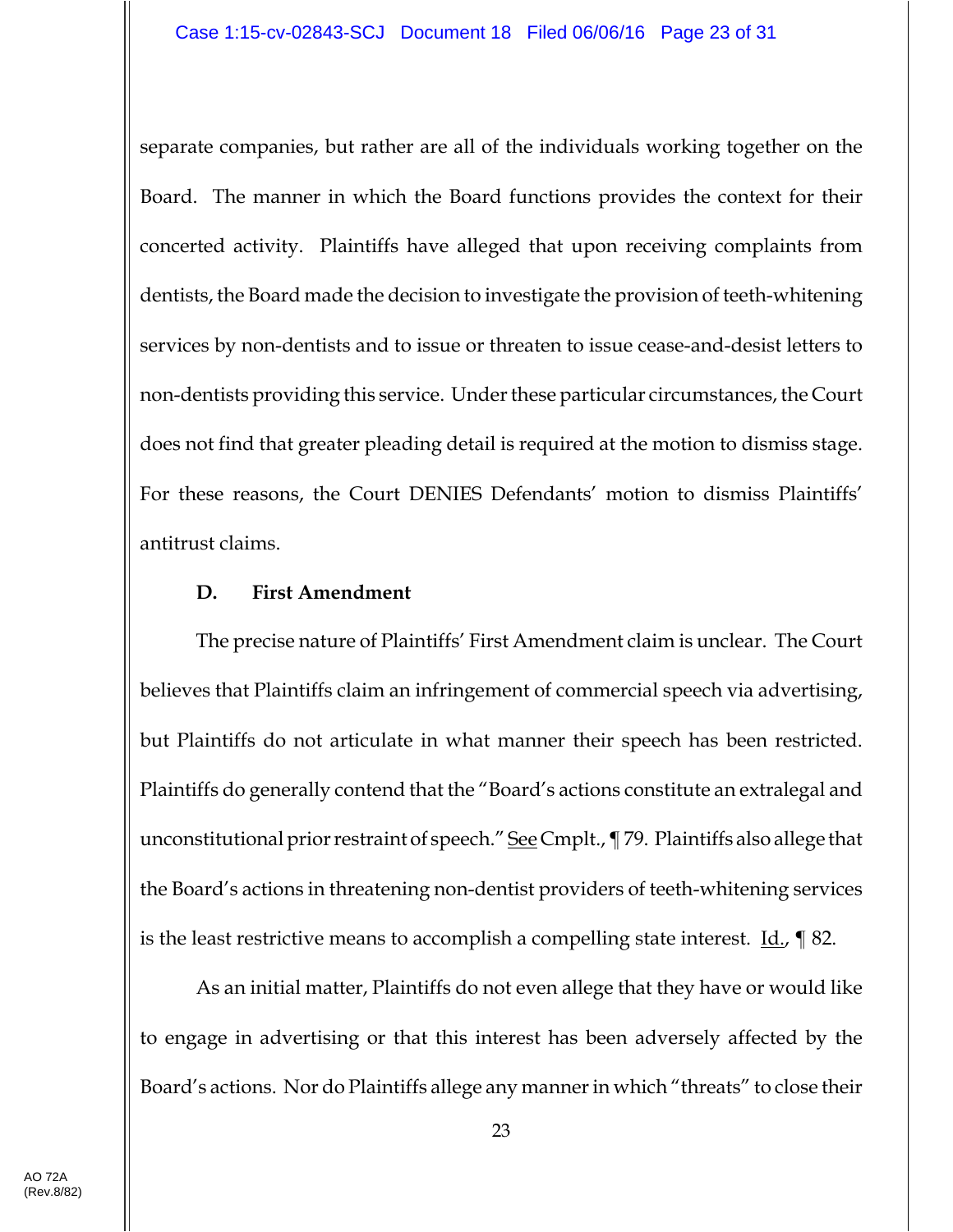business translate into a suppression of their attempts to advertise. The Georgia Dental Practice Act regulates "activities" and not "speech" so the Court find that the First Amendment cannot be at issue. Furthermore, the Dental Practice Act is contentneutral because it does not make any reference to the content of speech but rather addresses the unauthorized practice of dentistry. Moreover, the Court finds that none of Plaintiffs' allegations relate to any "broader category of expressive activity in which conduct itself can be said to convey a particularly message and, thus, be entitled to protection as symbolic speech." Wine & Spirits Retailers, Inc. v. Rhode Island, 418 F.3d 36, 49 (1st Cir. 2005) (citing United States v. O'Brien, 391 U.S. 367, 376-77 (1968)). For all of these reasons, the Court finds that Plaintiffs have failed to allege a First Amendment claim.

## **E. Constitutionality**

## 1. Overbroad (First Amendment and/or Due Process)

The "overbreadth doctrine" is an exception to prudential standing principles and "applies in First Amendment cases involving non-commercial speech and [] permits third-party standing when a statute is constitutionally applied to the litigant but might be unconstitutionally applied to third parties not before the court." Granite State Outdoor Advertising, Inc. v. City of Clearwater, 351 F.3d 1112, 1116 (11th Cir. 2003) (citing Village of Schaumburg v. Citizens for a Better Environment, 444 U.S. 620, 634 (1980) (emphasis in original)). As the Court explained above,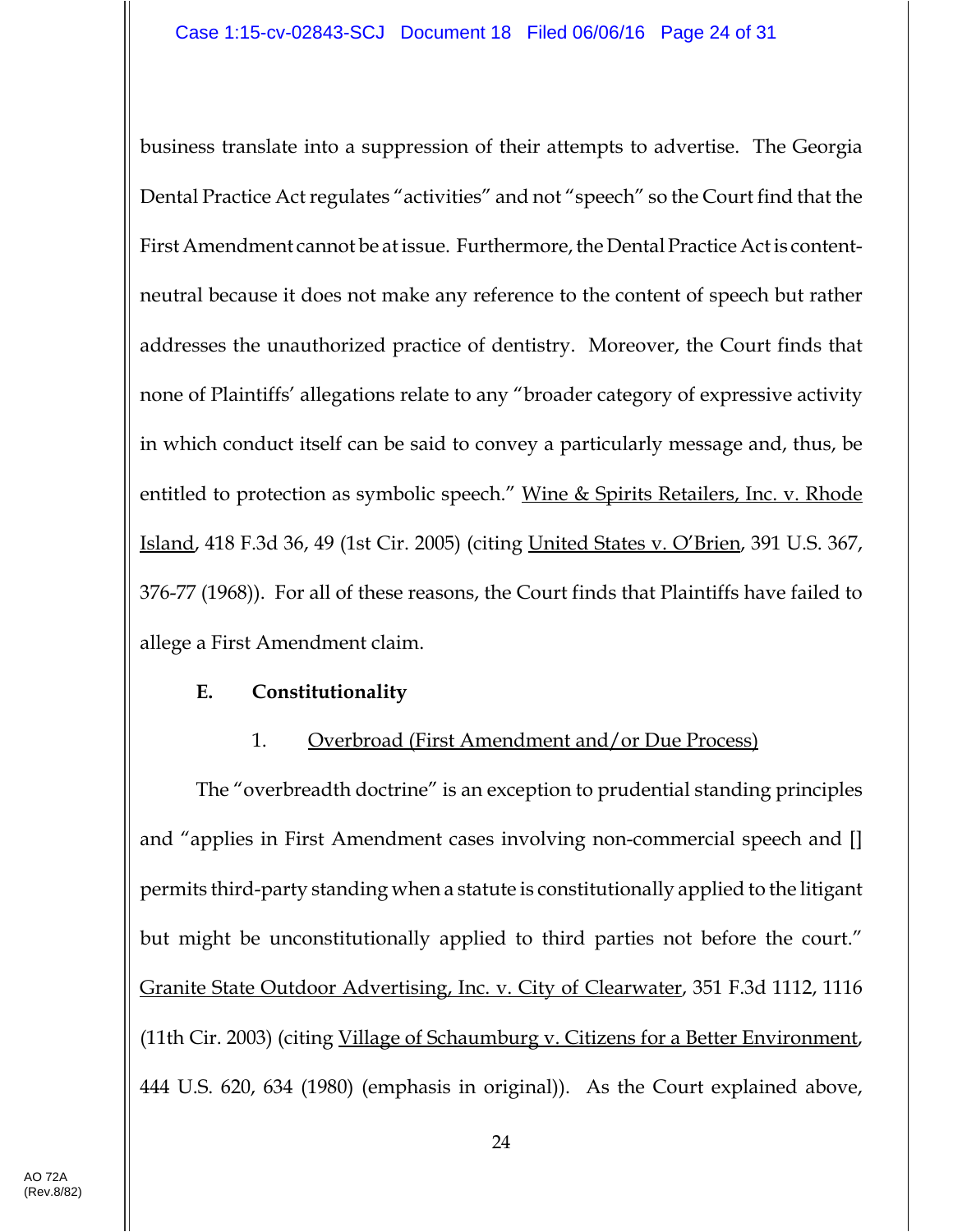however, Plaintiffs have not sufficiently alleged any relationship between their claims and the First Amendment.

A due process overbreadth challenge relates to whether statutory language is so vague that it allows for selective enforcement. See, e.g., Smith v. Goguen, 415 U.S. 556, 576 (1974). However, if a plaintiff is engaged in conduct that is clearly prohibited by a statute, that individual may not raise an overbreadth challenge. See, e.g., United States v. De Pietro, 615 F.3d 1369, 1371 (11th Cir. 2010). Only if a plaintiff challenges on the basis of the First Amendment can he make a facial attack. If he challenges on due process grounds, then he can only challenge the statute as applied to his own conduct and Plaintiffs have not sufficiently alleged that their own conduct is constitutionally protected.

#### 2. Impermissibly Vague

The Dental Practice Act regards as "practicing dentistry" any person who performs the following "procedures, operations, or services." See O.C.G.A. § 43-11- 17. It then describes those activities to include: (1) dental operation on the human oral cavity, teeth, and other structures for the purpose of treatment of disease, (2) extraction of teeth or correction of malposition, (3) filling or crowning a human tooth, (4) any dental operation on the human oral cavity, teeth, and other structures, (5) examining the human oral cavity, teeth and associated structure for the purpose of treatment of disease, and (6) any person who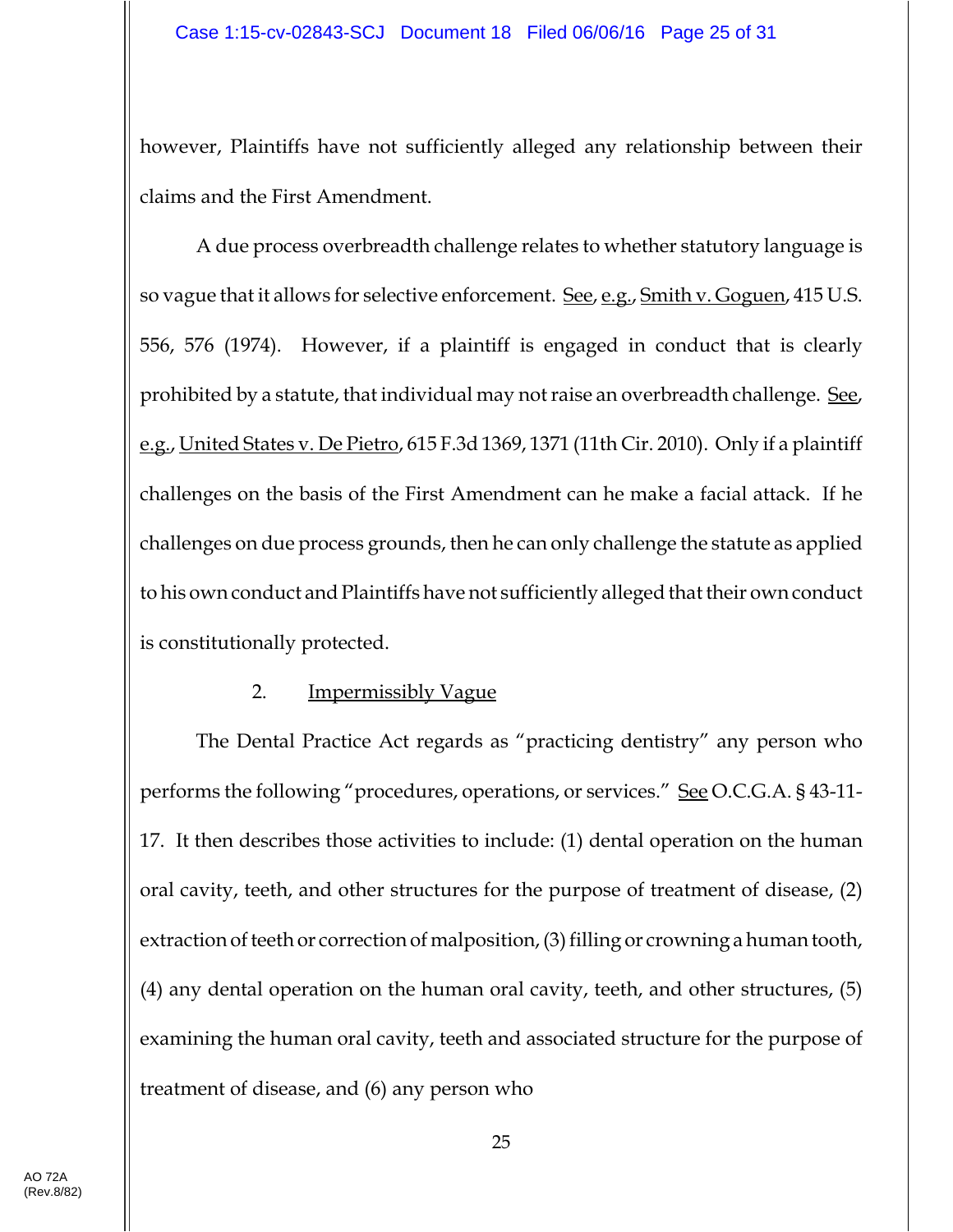[s]upplies, makes fits, repairs, adjusts, or relines, directly for or to an ultimate user of the product in the State of Georgia, any appliance, cap, covering, prosthesis, or cosmetic covering, as defined by rules and regulations established by the board, usable on or as human teeth unless such provision, production, fit, repair, adjustment, or reline of such product is ordered by and returned to a licensed dentist or unless such product is used solely for theatrical purposes as defined by rules and regulations established by the board.

O.C.G.A. § 43-11-17(a). Under the rules and regulations promulgated by the Board, an "appliance" includes any "removable structure" used to "chang[e] the appearance of teeth" or "chang[e] the shape or shade of teeth." See Ga. Camp. R. & Regs. 150-14- .01. "Cosmetic covering" means "any fixed or removable artificial structure or product used or worn as a covering on natural or artificial human teeth created with a model, impression or any other measuring device . . . of the human mouth or any portion thereof and used solely for cosmetic purposes." Id.

Plaintiffs contend that Georgia's statute is impermissibly vague because (1) it fails to sufficiently provide notice as to what constitutes the practice of dentistry, (2) nothing in the Board's rules and regulations would allow an ordinary observer to understand that the provision of teeth-whitening services is prohibited, and (3) the statutory scheme allows for arbitrary enforcement because the Board's position is that the sale of teeth-whitening products is exempt because it is "available commercially and is marketed to the public."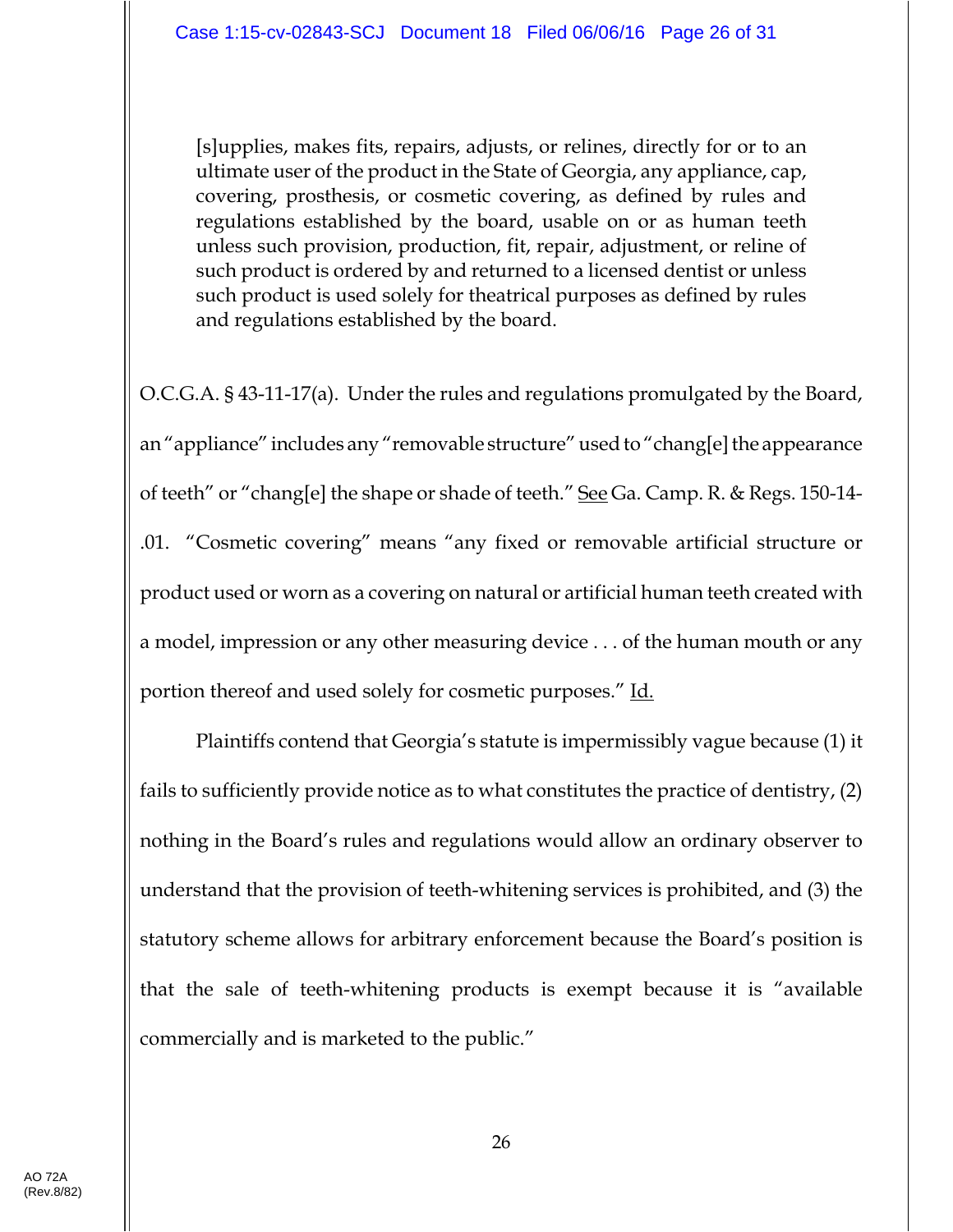"Due process requires 'that the law must be one that carries an understandable meaning with legal standards that courts must enforce.'" Harris v. Mexican Specialty Foods, Inc., 564 F.3d 1301, 1310 (11th Cir. 2009) (quoting Giaccio v. State of Pa., 382 U.S. 399, 403 (1966)). "The void-for-vagueness doctrine reflects the principle that a statute which either forbids or requires the doing of an act in terms so vague that [persons] of common intelligence must necessarily guess at its meaning and differ as to its application, violates the first essential of due process of law." Id. (quotation and citation omitted); <u>see also United States v. Lanier</u>, 520 U.S. 259, 266 (1997) (vagueness is "related manifestation[]of the fair warning requirement").

A court, however, reviews "statutes for vagueness concerns only when a litigant alleges a constitutional harm." Bankshot Billiards, Inc. v. City of Ocala, 634 F.3d 1340, 1349 (11th Cir. 2011). "The harms – or, injury, if you like – come in two forms." Id. The first is when a person violates the law, is indicted, and then moves to either dismiss the indictment or reverse a conviction arguing that he did not have notice that his conduct was proscribed. <u>Id.</u> The second is when "a litigant asks the federal court to review a vague statute before the State seeks to enforce its law, known as pre-enforcement review." Id. at 1350. Even though the court does not know whether the litigant will ever be deprived of his liberty without due process, the vague law has caused a separate injury: "the litigant is chilled from engaging in constitutionally protected activity." Id.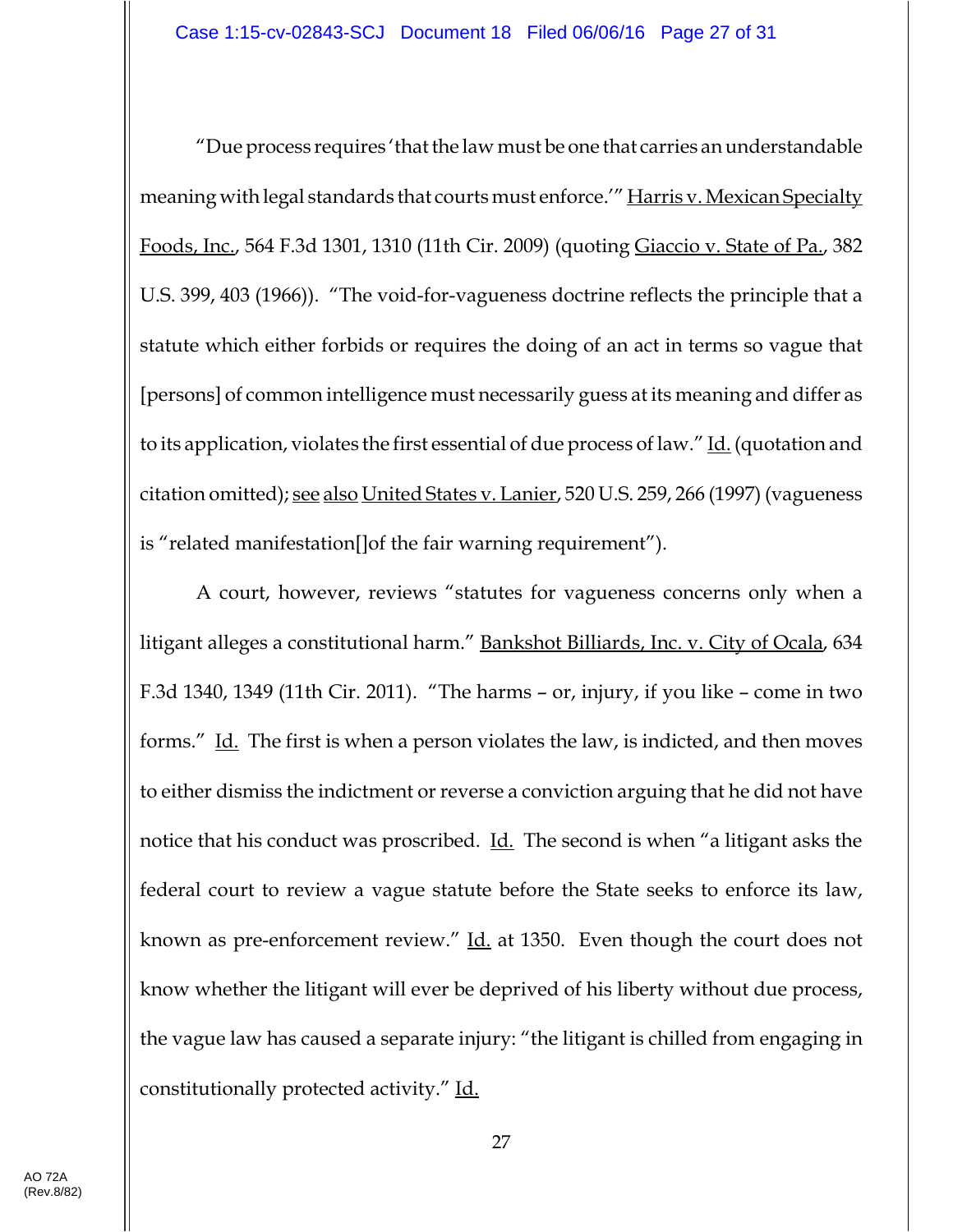Significantly, however, the activity that is "chilled" must be a constitutional activity; it cannot be a "normal business activity." Id. For example, in Bankshot Billiards, the plaintiff was "simply unsure whether it may simultaneously serve alcohol and permit entry to persons under twenty-one." Id. The court found this was not a constitutionally protected activity. Similarly, here, Plaintiffs are engaged in normal business activity of providing teeth-whitening services and not a constitutionally protected activity.<sup>4</sup> Therefore, the Court finds Plaintiffs may not raise a "vagueness" challenge under a "pre-enforcement review" theory.

Even if Plaintiffs could bring a void-for-vagueness challenge, it would not succeed. "To overcome a vagueness challenge, statutes must 'give the person of ordinary intelligence a reasonable opportunity to know what is prohibited, so that he may act accordingly' and 'must provide explicit standards for those who apply them.'" Leib v. Hillsborough County Pub. Transp. Comm'n, 558 F.3d 1301, 1310 (11th Cir. 2009) (quoting Grayned v. City of Rockford, 408 U.S. 104, 108 (1972)). The "degree of vagueness that the Constitution tolerates . . . depends in part on the nature of the enactment." Village of Hoffman Estates v. Flipside, Hoffman Estates, Inc., 455

<sup>4</sup> In their response, Plaintiffs generally assert that the "right to earn a living is fundamental, natural, inherent, and it one of the most sacred and valuable rights of a citizen." See Doc. No. [11], p. 26. However, Plaintiffs cite only to Georgia cases for this proposition. "The [Supreme] Court, however, has never held that the right to pursue a particular occupation is a fundamental right." Jones v. Board of Comm'rs of Alabama State Bar, 737 F.3d 996, 1000 (11th Cir. 1984).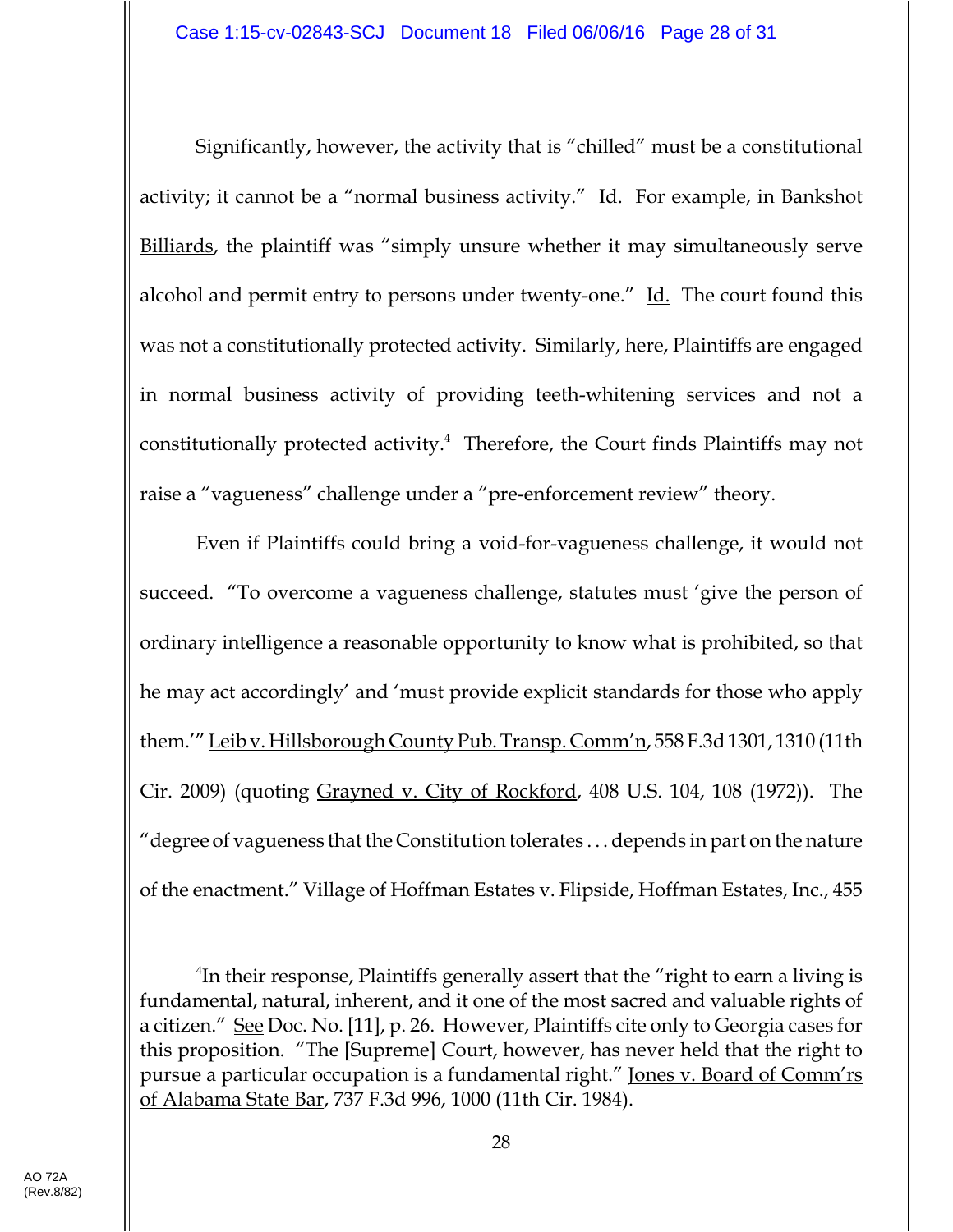U.S. 489, 498 (1982). Courts are more tolerant of a vague statute that "simply regulates business behavior." Kolender v. Lawson, 41 U.S. 352, 358 n.8 (1983) (quotation and citation omitted).

Here, Plaintiffs do not point precisely to which portions of the statute they believe are vague. The Court finds that the statute and regulations make clear that tooth whitening gels are a "cosmetic covering;" that the provision of teeth whitening services involves "examining the oral cavity;" that supplying a "cosmetic covering" is a dental service and involves a "physical evaluation" of a customer. Thus, the Court finds that a person of ordinary intelligence can discern what is prohibited under the Act.

The Court rejects Plaintiffs' assertion that only the "fabrication" of a "cosmetic covering" or "appliance" constitutes the prohibited practice of dentistry. See Doc. No. [11], pp. 30-31 & n.85. While the regulations specifically define "fabrication," the statute itself, provides that anyone who "supplies" any "appliance, cap, covering, prosthesis, or cosmetic covering, as defined by rules and regulations established by the board," also engages in the practice of dentistry. See O.C.G.A.  $\frac{1}{5}$  43-11-17(a)(6). Similarly, the Court rejects Plaintiffs' contention that the Act would criminalize a football coach who provides a football player with a mouth guard. The two definitions in the Act that affect Plaintiffs' activities are an "appliance" which includes any "removable structure" used to "chang[e] the appearance of teeth" or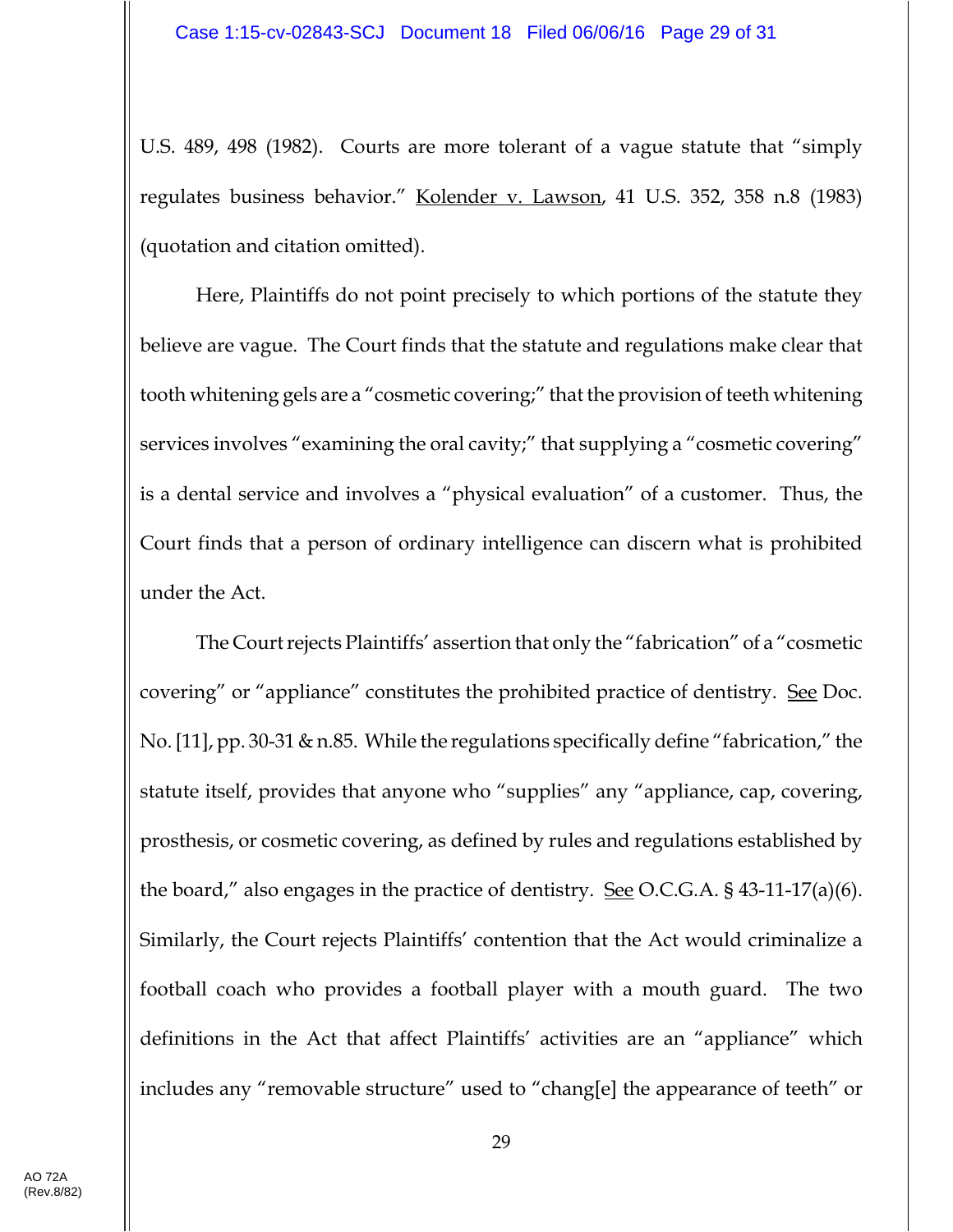"chang[e] the shape or shade of teeth" and a "cosmetic covering" which means "any fixed or removable artificial structure or product used or worn as a covering on natural or artificial human teeth created with a model, impression or any other measuring device . . . of the human mouth or any portion thereof and used solely for cosmetic purposes." Neither of these applies to a protective mouth guard which does not change the appearance of teeth and which is not used solely for cosmetic purposes.

Further, as the Court explained above, there is a significant difference between simply selling teeth-whitening products and providing teeth-whitening products and services, which is what Plaintiffs, themselves, allege they do in their complaint. Because of this difference, the Court rejects Plaintiffs' argument that there is the possibility of arbitrary enforcement. Stores selling only products are clearly distinguishable from businesses providing teeth-whitening services. For the foregoing reasons, the Court GRANTS Defendants' motion to dismiss Plaintiffs' overbreadth and vagueness challenges to the Georgia Dental Practice Act.<sup>5</sup>

## **III. Conclusion**

The Court GRANTS IN PART AND DENIES IN PART Defendants' motion to dismiss [5] and DENIES AS MOOT Plaintiffs' motion to re-file response to

<sup>&</sup>lt;sup>5</sup>Because the Court rejects Plaintiffs' constitutional challenges, the Court need not address the issue of qualified immunity.